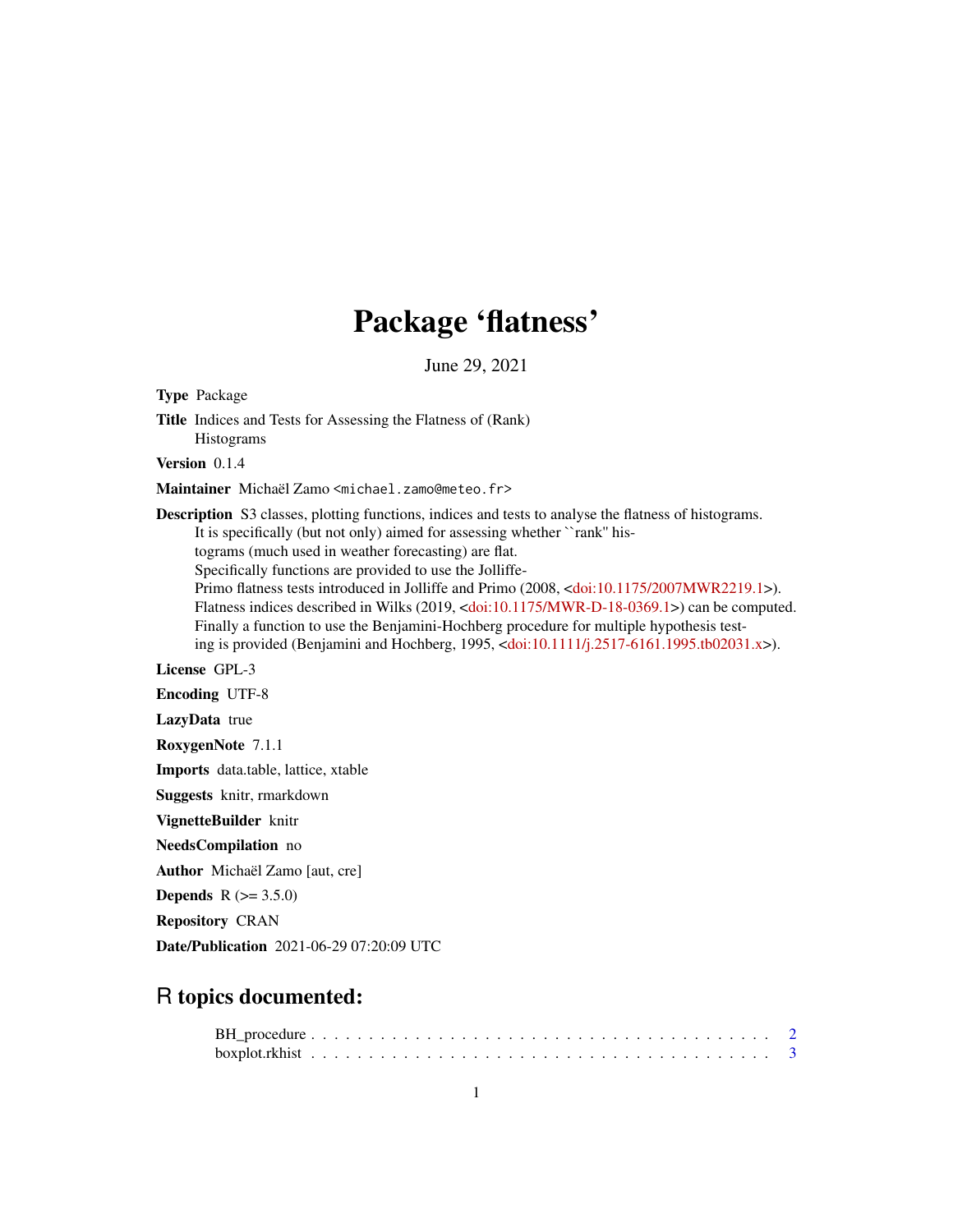<span id="page-1-0"></span>

|       |             | $\overline{4}$<br>5 |
|-------|-------------|---------------------|
|       |             | 6                   |
|       |             | 6                   |
|       |             | $\overline{7}$      |
|       |             |                     |
|       |             | 8<br>9              |
|       |             |                     |
|       |             | 9                   |
|       |             |                     |
|       |             | $\overline{11}$     |
|       |             | <sup>12</sup>       |
|       |             |                     |
|       |             | -13                 |
|       |             |                     |
|       |             |                     |
|       |             |                     |
|       |             |                     |
|       |             |                     |
|       |             |                     |
|       |             | -18                 |
|       |             | -19                 |
|       | rkhist      |                     |
|       |             |                     |
|       |             |                     |
|       | rkhist.list |                     |
|       |             |                     |
| Index |             | 24                  |

BH\_procedure *Multiple statistical hypothesis testing with the Benjamini-Hochberg procedure*

# Description

This function applies the procedure described in Benjamini & Hochberg (1995) for controlling the False Discovery Rate in multiple statistical hypothesis testing.

# Usage

```
BH_procedure(pvalues, alpha = 0.01, ...)
```
# Arguments

| pvalues                 | a vector of p-values, with length N                                                      |
|-------------------------|------------------------------------------------------------------------------------------|
| alpha                   | a numeric between 0 and 1                                                                |
| $\cdot$ $\cdot$ $\cdot$ | same arguments as in function base::sort, except "index.return" which is set to<br>TRUE. |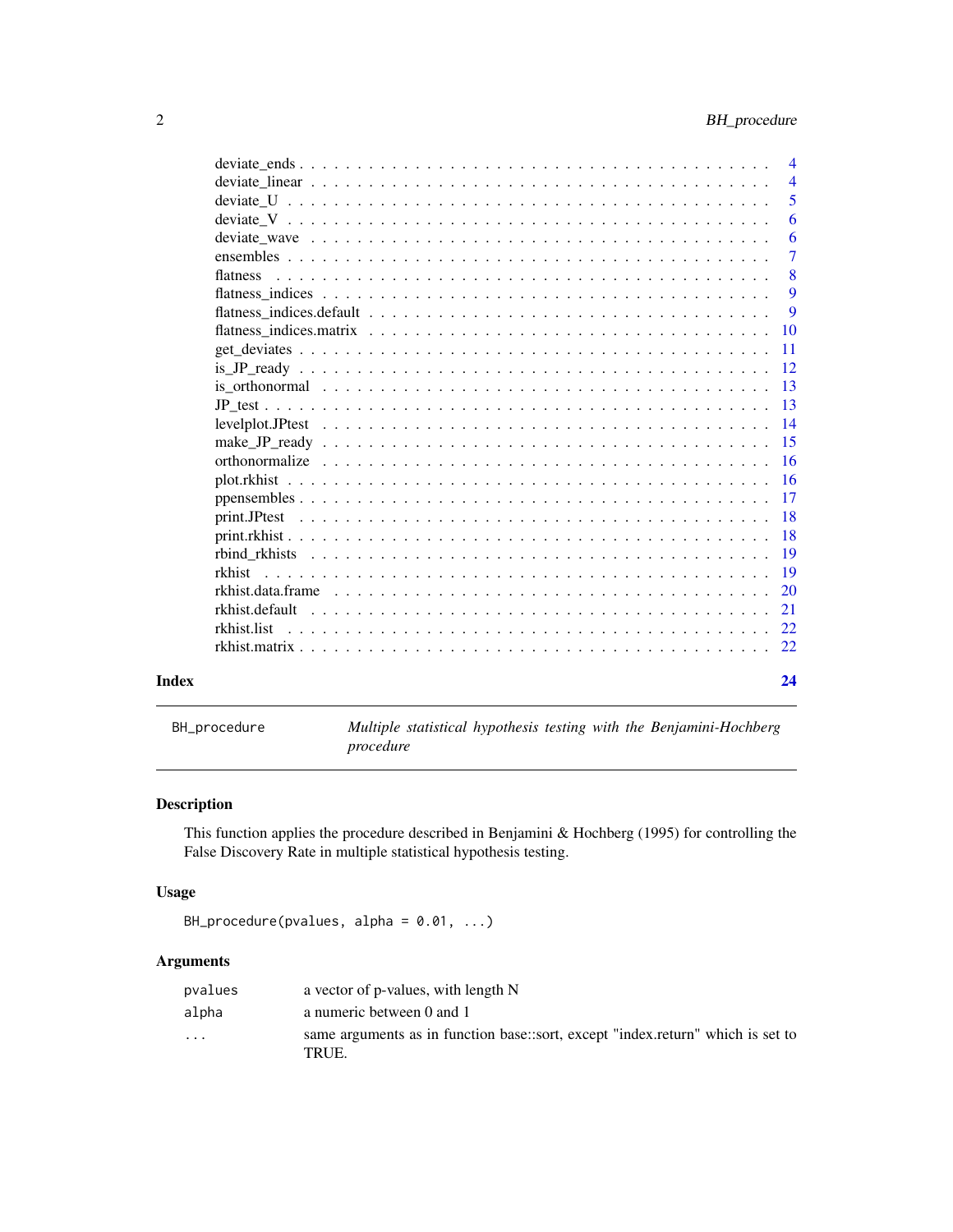# <span id="page-2-0"></span>boxplot.rkhist 3

# Details

The procedure works as follows. Let N p-values  $p_i$  (with  $i = 1, \ldots, N$ ) and a significance level  $\alpha$ . The decision threshold is  $p_k$  where  $k = max(i; p_{(i)} \leq \alpha \frac{i}{N})$  where  $p_{(i)}$  are the sorted p-values  $p_i$ . For every test with  $p_i \leq p_k$ , the null hypothesis is rejected. By convention  $p_{(0)} = 0$ .

#### Value

A named listed with entries:

- H0: a logical vector of length N. The nth entry has value TRUE if the null hypothesis associated with the nth p-value is not rejected and FALSE otherwise.
- pk: the decision threshold. A p-value under this threshold leads to rejection of the associated null hypothesis.
- alpha: the chosen significance level
- pvalues: the vector of p-values provided to apply the Benjamini-Hochberg procedure.

# References

Benjamini, Y., & Hochberg, Y. (1995). "Controlling the false discovery rate: a practical and powerful approach to multiple testing." *Journal of the Royal statistical society: series B (Methodological)*, 57(1), 289-300. doi:https://doi.org/10.1111/j.2517-6161.1995.tb02031.x

boxplot.rkhist *Methods for function* boxplot *of an S3 object of class* rkhist

#### Description

For each rank in an rkhist object, draws a boxplot of the counts for all ensembles. A line at the count value for a perfectly flat rank histogram is also drawn.

#### Usage

```
## S3 method for class 'rkhist'
boxplot(x, mini = min(0, min(x)), what = "counts", ...)
```
#### **Arguments**

| $\mathsf{x}$ | an rkhist S3 object containing the rank histograms whose boxplot must be                                                   |
|--------------|----------------------------------------------------------------------------------------------------------------------------|
|              | drawn. See function flatness:: rkhist.                                                                                     |
| mini         | a numeric. The minimum value in the yllum argument used to plot. Relevant<br>only when plotting counts, ignored otherwise. |
| what         | a character string taking its value in c("counts", "percents", "proportions").<br>What must be printed.                    |
| $\ddotsc$    | further arguments passed to function graphics::boxplot.matrix                                                              |

#### Value

a list as in graphics::boxplot.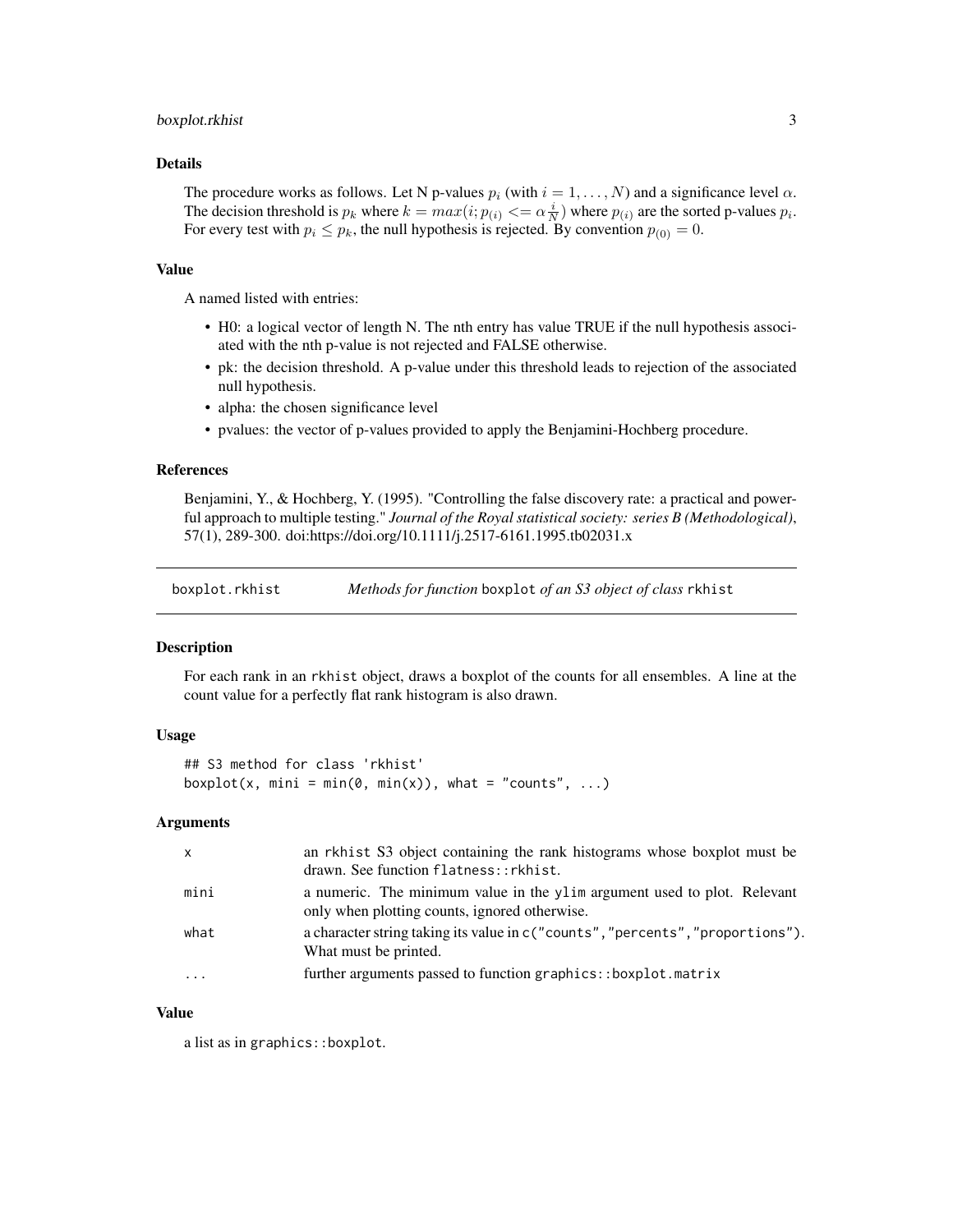Based on the formula given in Jolliffe and Primo (2008) this function returns a vector with the right properties to test the presence of a deviate to flatness at both extreme ranks in a rank histogram.

#### Usage

deviate\_ends(k)

#### Arguments

k an integer. The number of components.

# Details

Although the deviate vector is not a rank histogram, this function returns an rkhist object for the sake of simplicity. This allows for instance to plot the vector.

#### Value

An rkhist object.

### References

Jolliffe, Ian T., and Cristina Primo. "Evaluating rank histograms using decompositions of the chisquare test statistic." *Monthly Weather Review* 136.6 (2008): 2133-2139. doi:https://doi.org/10.1175/2007MWR2219.1

deviate\_linear *Return a deviate vector with a linear trend*

### Description

Based on the formula given in Jolliffe and Primo (2008) this function returns a vector with the right properties to test the presence of a linear deviate to flatness in a rank histogram.

#### Usage

deviate\_linear(k)

#### Arguments

k an integer. The number of components.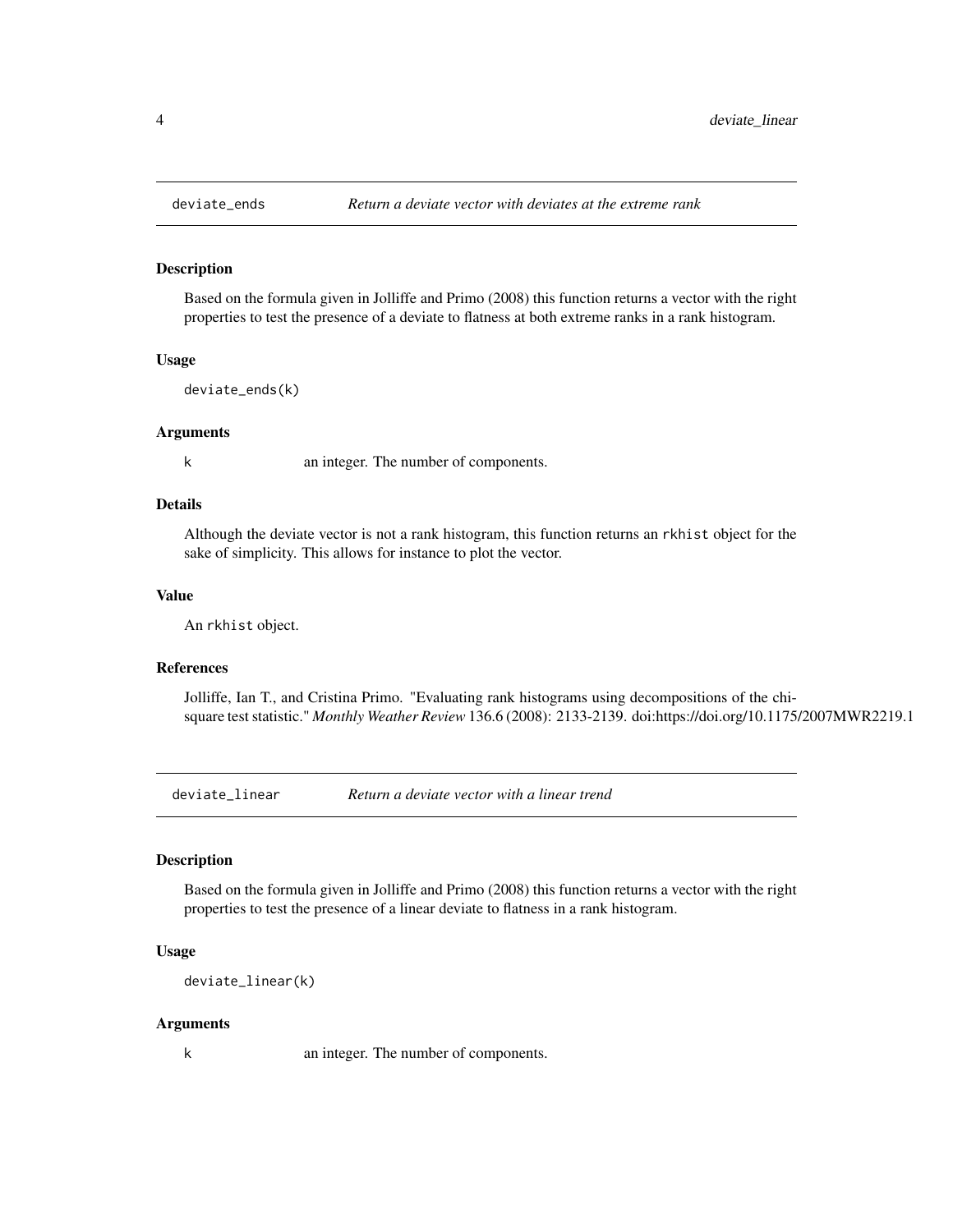#### <span id="page-4-0"></span> $deviate_U$  5

# Details

Although the deviate vector is not a rank histogram, this function returns an rkhist object for the sake of simplicity. This allows for instance to plot the vector.

#### Value

An rkhist object.

#### References

Jolliffe, Ian T., and Cristina Primo. "Evaluating rank histograms using decompositions of the chisquare test statistic." *Monthly Weather Review* 136.6 (2008): 2133-2139. doi:https://doi.org/10.1175/2007MWR2219.1

deviate\_U *Return a deviate vector with a U-shape trend*

#### Description

Based on the formula given in Jolliffe and Primo (2008) this function returns a vector with the right properties to test the presence of a U-shape deviate to flatness in a rank histogram.

# Usage

deviate\_U(k)

#### Arguments

k an integer. The number of components.

# Details

Although the deviate vector is not a rank histogram, this function returns an rkhist object for the sake of simplicity. This allows for instance to plot the vector.

# Value

An rkhist object.

# References

Jolliffe, Ian T., and Cristina Primo. "Evaluating rank histograms using decompositions of the chisquare test statistic." *Monthly Weather Review* 136.6 (2008): 2133-2139. doi:https://doi.org/10.1175/2007MWR2219.1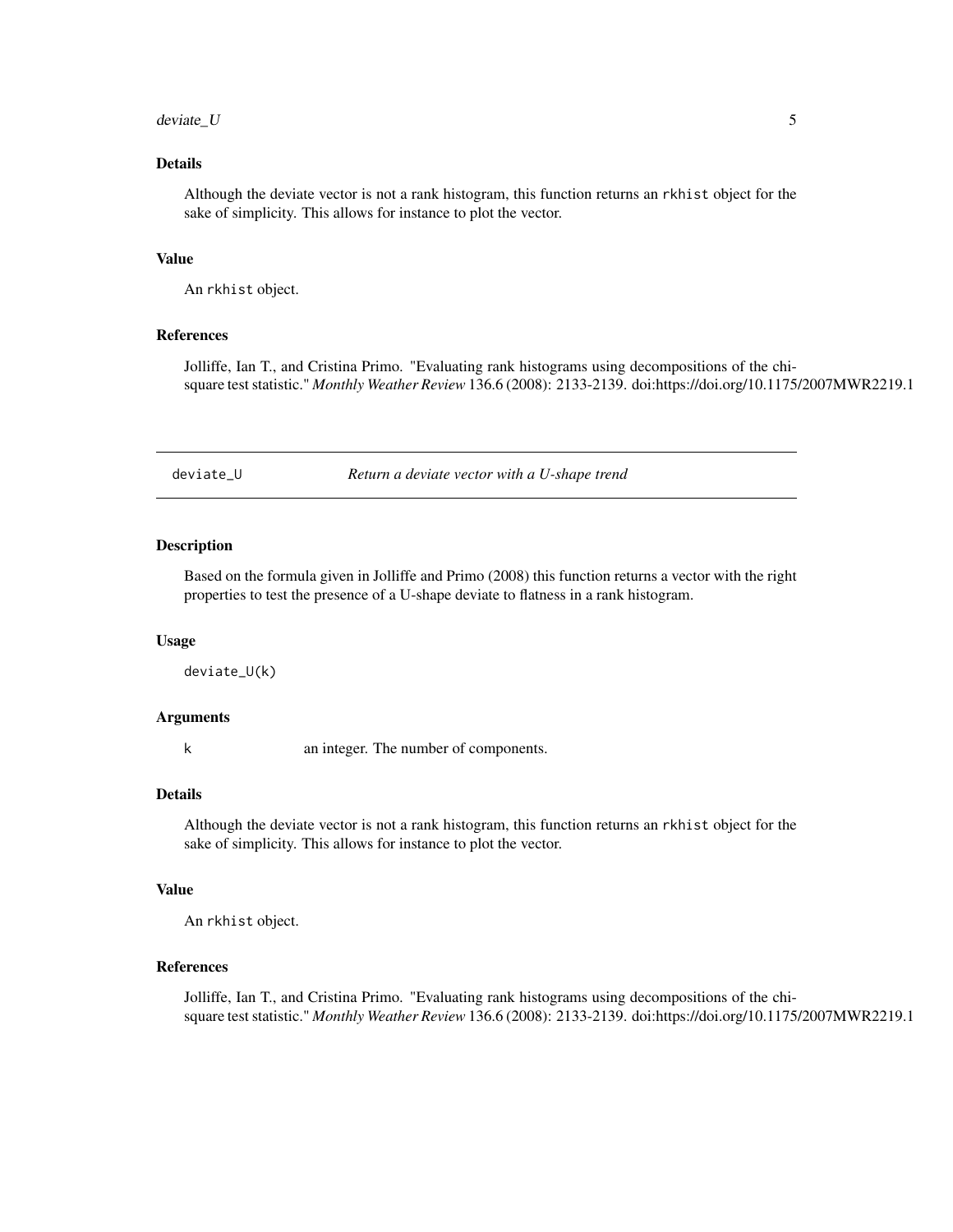<span id="page-5-0"></span>

Based on the formula given in Jolliffe an Primo (2008) this function returns a vector with the right properties to test the presence of a V-shape deviate to flatness in a rank histogram.

#### Usage

deviate\_V(k)

#### Arguments

k an integer. The number of components.

# Details

Although the deviate vector is not a rank histogram, this function returns an rkhist object for the sake of simplicity. This allows for instance to plot the vector.

#### Value

An rkhist object.

# References

Jolliffe, Ian T., and Cristina Primo. "Evaluating rank histograms using decompositions of the chisquare test statistic." *Monthly Weather Review* 136.6 (2008): 2133-2139. doi:https://doi.org/10.1175/2007MWR2219.1

deviate\_wave *Return a deviate vector with a wave-shape trend*

### **Description**

This function returns a deviate vector with the right properties to test the presence of a deviate to flatness with a sine trend in a rank histogram, as introduced in (Zamo et al. 2021) or (Zamo, 2016).

#### Usage

```
deviate_wave(k)
```
#### Arguments

k an integer. The number of components.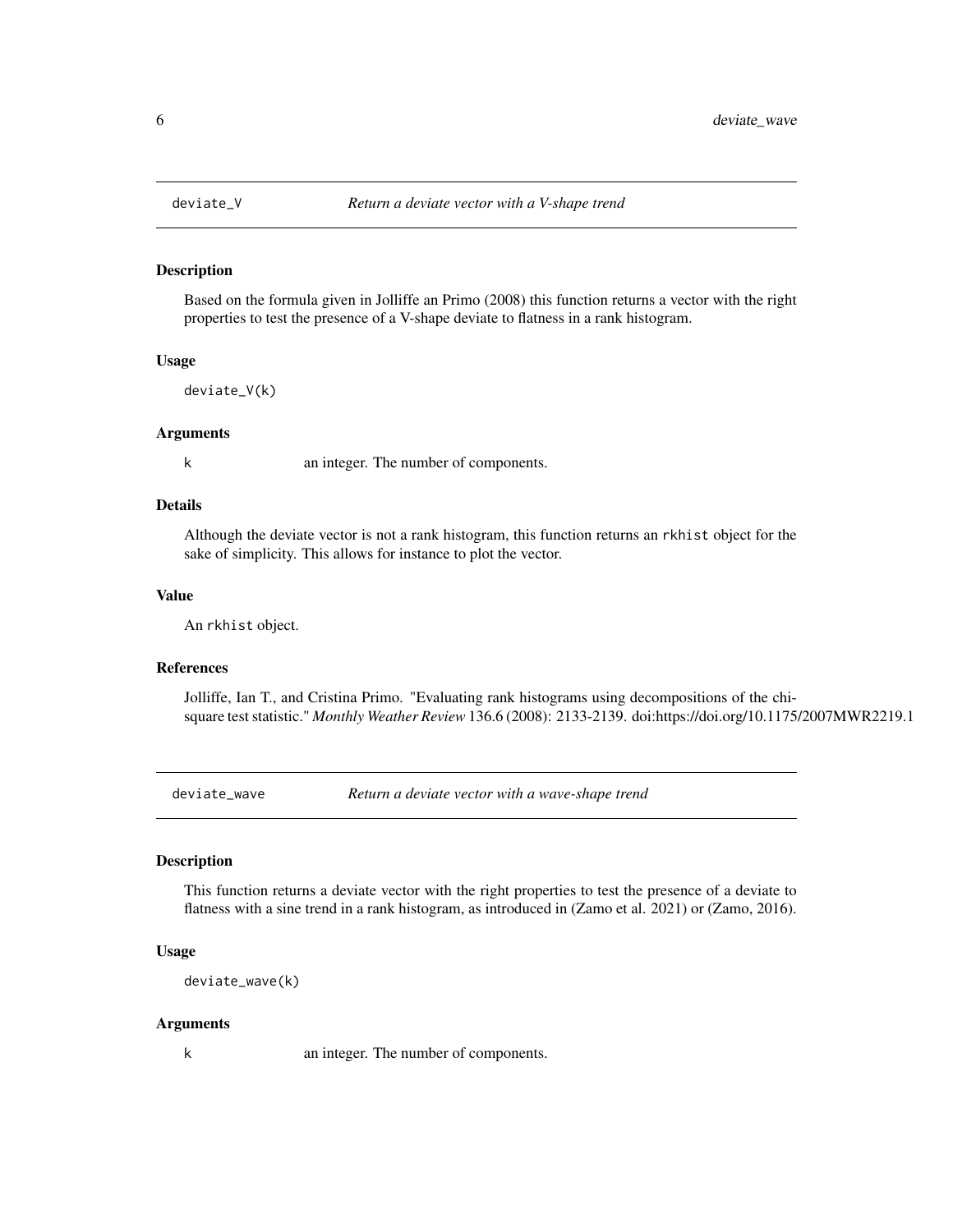#### <span id="page-6-0"></span>ensembles **7**

# Details

Although the deviate vector is not a rank histogram, this function returns an rkhist object for the sake of simplicity. This allows for instance to plot the vector.

#### Value

An rkhist object.

# References

- Jolliffe, Ian T., and Cristina Primo. "Evaluating rank histograms using decompositions of the chi-square test statistic." *Monthly Weather Review* 136.6 (2008): 2133-2139. doi:https://doi.org/10.1175/2007MWR2219.1
- Zamo, Michaël, Liliane Bel, and Olivier Mestre. "Sequential aggregation of probabilistic forecasts—application to wind speed ensemble forecasts." Journal of the Royal Statistical Society: Series C (Applied Statistics) 70.1 (2021): 202-225. doi:https://doi.org/10.1111/rssc.12455
- Zamo, Michaël. Statistical Post-processing of Deterministic and Ensemble Wind Speed Forecasts on a Grid. Diss. Université Paris-Saclay (ComUE), 2016.

ensembles *Ensemble forecasts of temperature and associated observation*

#### Description

This is a data set containing the forecasts of five ensemble weather prediction models for two-meter temperature from March, 2019 to March, 2021.

#### Usage

ensembles

#### Format

A named list with five entries, each containing a data.table with 731 rows and a varying number of columns (depending on the number of members).

date\_run initial condition date (with format YYYY-MM-DD)

latitude latitude of the forecast location (in degrees)

longitude longitude of the forecast location (in degrees)

1 ... M member forecast (M members) in Kelvins

T the measured two-meter air temperature in Kelvins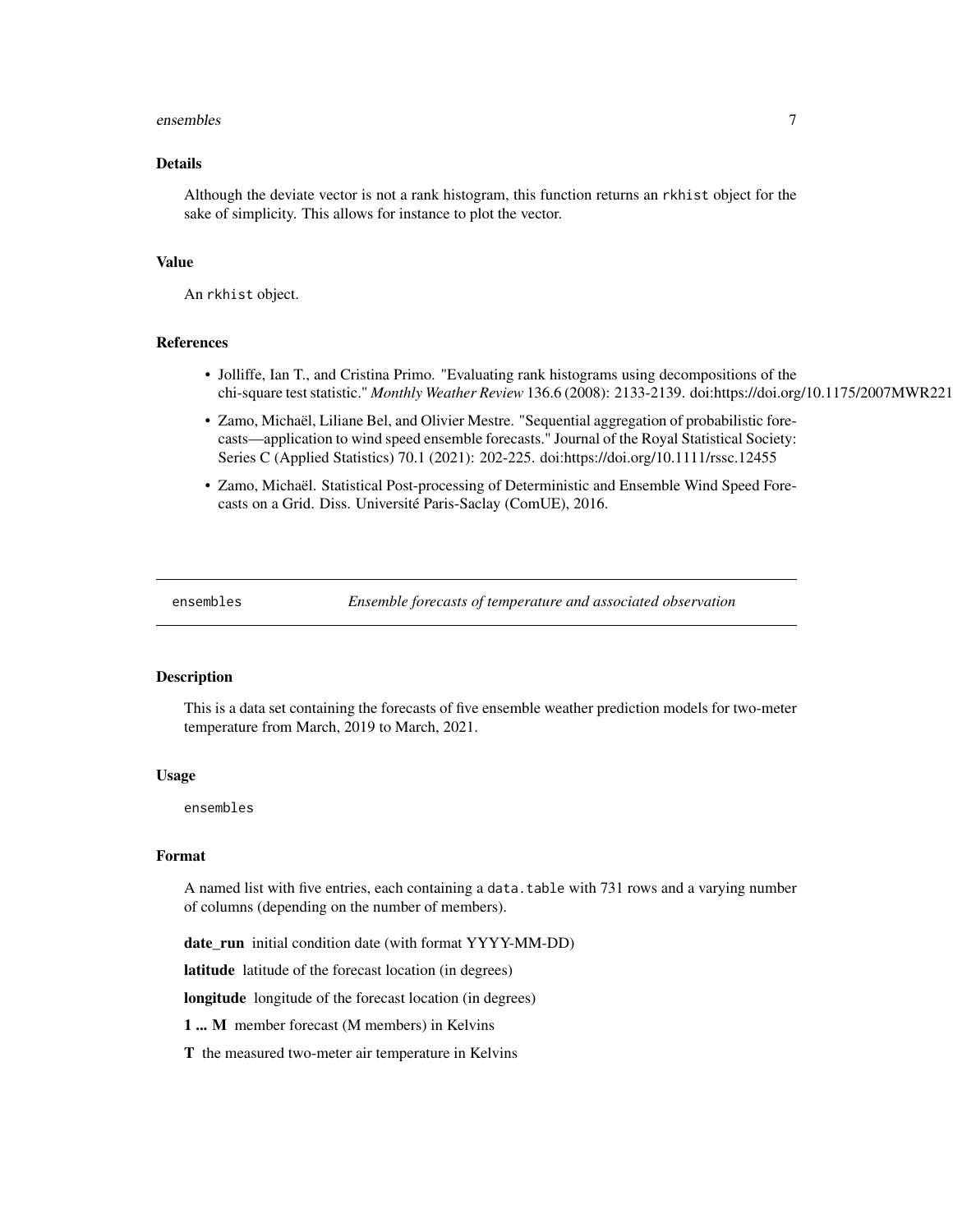#### <span id="page-7-0"></span>Details

The five ensemble models are named CWAO (20 perturbed members, from ECCC), DEMS (11 perturbed members, from NCMRWF), ECMF (50 members, from ECMWF), EGRR (17 perturbed members, from UKMO) and RKSL (24 perturbed members, from KMA).

The forecasts are the ones at the nearest grid point to Toulouse-Blagnac station (France) in the TIGGE dataset. The observation is the two-meter height temperature measured at this same station, at 06UTC. The forecast initial time is 00UTC, with a 30 hour lead-time.

#### Source

<https://apps.ecmwf.int/datasets/data/tigge/levtype=sfc/type=pf/>

[https://donneespubliques.meteofrance.fr/?fond=produit&id\\_produit=91&id\\_rubrique=](https://donneespubliques.meteofrance.fr/?fond=produit&id_produit=91&id_rubrique=32) [32](https://donneespubliques.meteofrance.fr/?fond=produit&id_produit=91&id_rubrique=32)

flatness *flatness: a package to assess the flatness of (rank) histograms*

#### Description

The flatness package offers tools (scores, tests, ...) to compute histograms and assess whether they are flat.

#### Details

The S3 generic function rkhist allows to compute one or several rank histograms from ensemble forecasts and corresponding scalar observations. (In Meteorology an ensemble forecast is a set of forecasts for the same variable, aimed at assessing the forecasting uncertainty). It creates an object with class rkhist that can then be plotted and printed.

Flatness of (rank) histograms may then be tested with function JP\_test that implements the Jolliff-Primo flatness tests. This test requires a set of deviance vectors, some of which can be provided with functions named deviate\_XXX. The user can easily implement its own deviate-returning function (please see details in get\_deviates on how to do this). Functions is\_JP\_ready and make\_JP\_ready are provided to ensure that a set of deviate vectors meet the requirements to be used in the Jolliffe-Primo tests. The result of the test is stored in an object with class JPtest that can be printed or drawn with the function lattice::levelplot.

Flatness indices can be computed with the S3 generic function flatness\_indices.

See the vignette for further details and an illustration with the datasets ensembles and ppensembles provided with this package.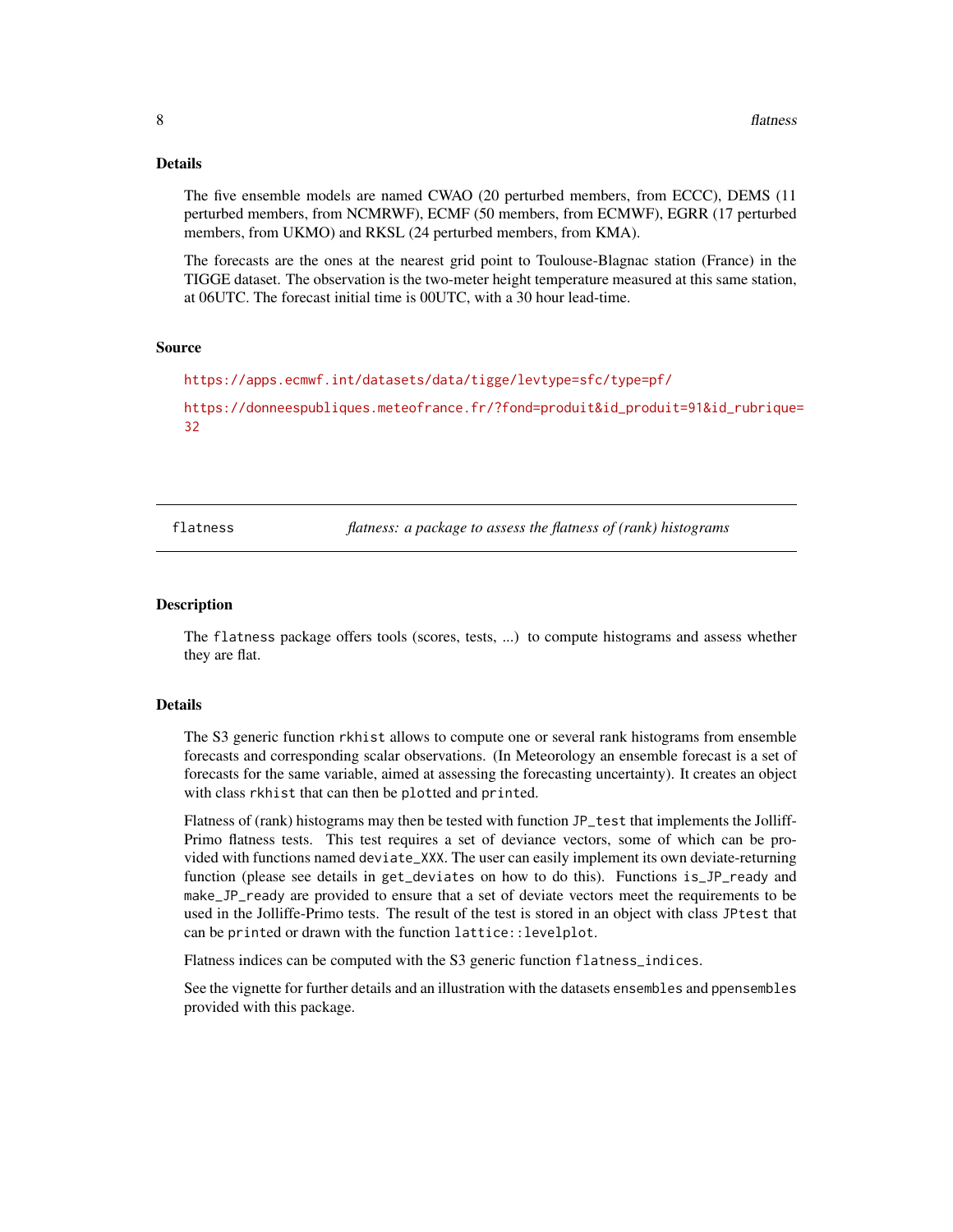<span id="page-8-0"></span>flatness\_indices *Compute flatness indices for (rank) histograms*

#### Description

S3 generic function that computes and returns indices of flatness of one or several (rank) histograms, presented in Wilks (2019).

# Usage

```
flatness_indices(rkhists, ...)
```
#### Arguments

| rkhists | an object containing (rank) histograms |
|---------|----------------------------------------|
| $\cdot$ | other arguments                        |

#### Details

Currently the implemented flatness indices are the chi-square statistics, the reliability index and the entropy.

# Value

the expected returned object is a matrix, with one flatness index in each column for each rank histogram (row-wise). The columns should be named, with "chisq" for the chi-square statistics, "RI" for the reliability index and "entropy" for the entropy.

# References

Wilks, D. S. "Indices of rank histogram flatness and their sampling properties." *Monthly Weather Review* 147.2 (2019): 763-769. doi:https://doi.org/10.1175/MWR-D-18-0369.1

flatness\_indices.default

*Default method for S3 generic function* flatness\_indices

# Description

Just generate an error.

#### Usage

```
## Default S3 method:
flatness_indices(rkhists, ...)
```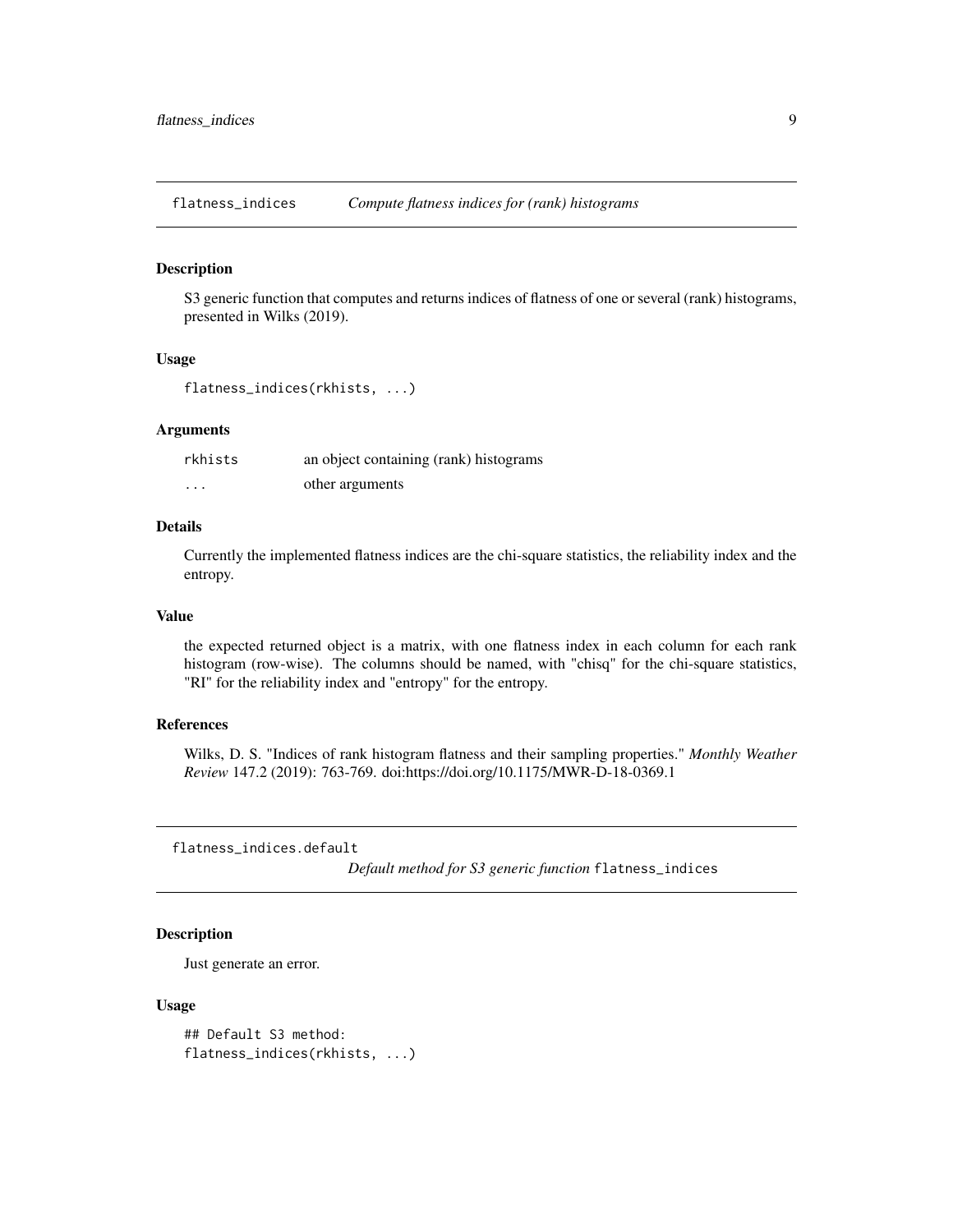# <span id="page-9-0"></span>Arguments

| rkhists                 | an object containing (rank) histograms |
|-------------------------|----------------------------------------|
| $\cdot$ $\cdot$ $\cdot$ | other arguments                        |

# Value

No return value, called for side effects (generate an error message).

```
flatness_indices.matrix
```
*Method for S3 generic function* flatness\_indices *and objects with class* matrix

# Description

This function is the method called when using the S3 generic function flatness\_indices with an object of class matrix.

#### Usage

```
## S3 method for class 'matrix'
flatness_indices(rkhists, col_wise = FALSE, ...)
```
# Arguments

| rkhists   | an object containing (rank) histograms                                                                 |
|-----------|--------------------------------------------------------------------------------------------------------|
| col wise  | a logical. Are the rank histograms stored column wise, that is one rank his-<br>togram in each column? |
| $\ddotsc$ | other arguments                                                                                        |

# Details

The input matrices is supposed to contain one rank histograms in each row, unless col\_wise == TRUE.

### Value

See *Value* in function flatness\_indices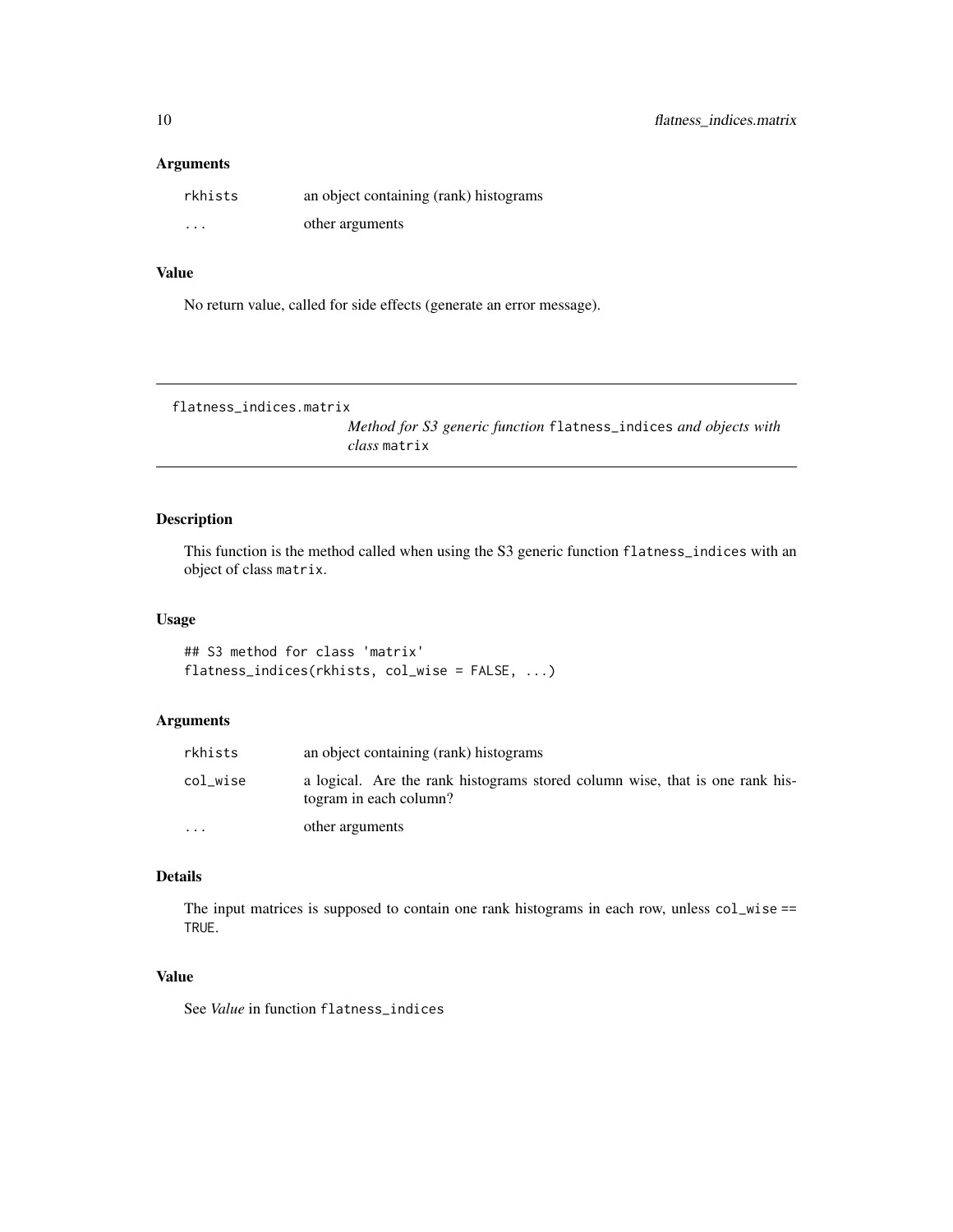<span id="page-10-0"></span>

This function returns an rkhist object containing vectors with chosen shapes or trends. This is intended to be used to apply the Jolliffe-Primo flatness tests of rank histograms (see Jolliffe and Primo, 2008).

# Usage

```
get_deviates(k, shapes = c("linear", "U", "wave"), constrain = FALSE)
```
#### Arguments

| k         | an integer. The number of possible ranks.                                                                                                                                                                        |
|-----------|------------------------------------------------------------------------------------------------------------------------------------------------------------------------------------------------------------------|
| shapes    | a vector of character strings. The required shapes of the vectors.                                                                                                                                               |
| constrain | a logical. If TRUE the returned set of vectors is constrained to be orthonormal,<br>with each vector having components summing to 0. This is required to use the<br>vectors in the Jolliffe-Primo flatness test. |

#### Details

The convention is that each row of the rkhist object contains a vector. It is not required that the set be a basis.

For each shape in shapes this function calls a function named 'deviate\_shape' with one argument k. Some pre-coded functions already exist but the user can easily add its own by following this naming convention. The added function must have only one argument k and return an rkhist object. It is advised that the returned deviate vector's components should sum to 0 and have a unit module. But this can be imposed by setting the argument constrain to TRUE.

If constrain == TRUE the vector set is modified to have the right properties to be used in the Jolliffe-Primo test, through the Grahm-Schmidt method. It is strongly advised to plot the resulting set with function flatness::plot, since this transformation may greatly change the shape of the original vectors.

# Value

An rkhist object with each row representing a vector of deviation from flatness.

#### References

- Jolliffe, Ian T., and Cristina Primo. "Evaluating rank histograms using decompositions of the chi-square test statistic." *Monthly Weather Review* 136.6 (2008): 2133-2139. doi:https://doi.org/10.1175/2007MWR2219.1
- Zamo, Michaël, Liliane Bel, and Olivier Mestre. "Sequential aggregation of probabilistic forecasts—application to wind speed ensemble forecasts." Journal of the Royal Statistical Society: Series C (Applied Statistics) 70.1 (2021): 202-225. doi:https://doi.org/10.1111/rssc.12455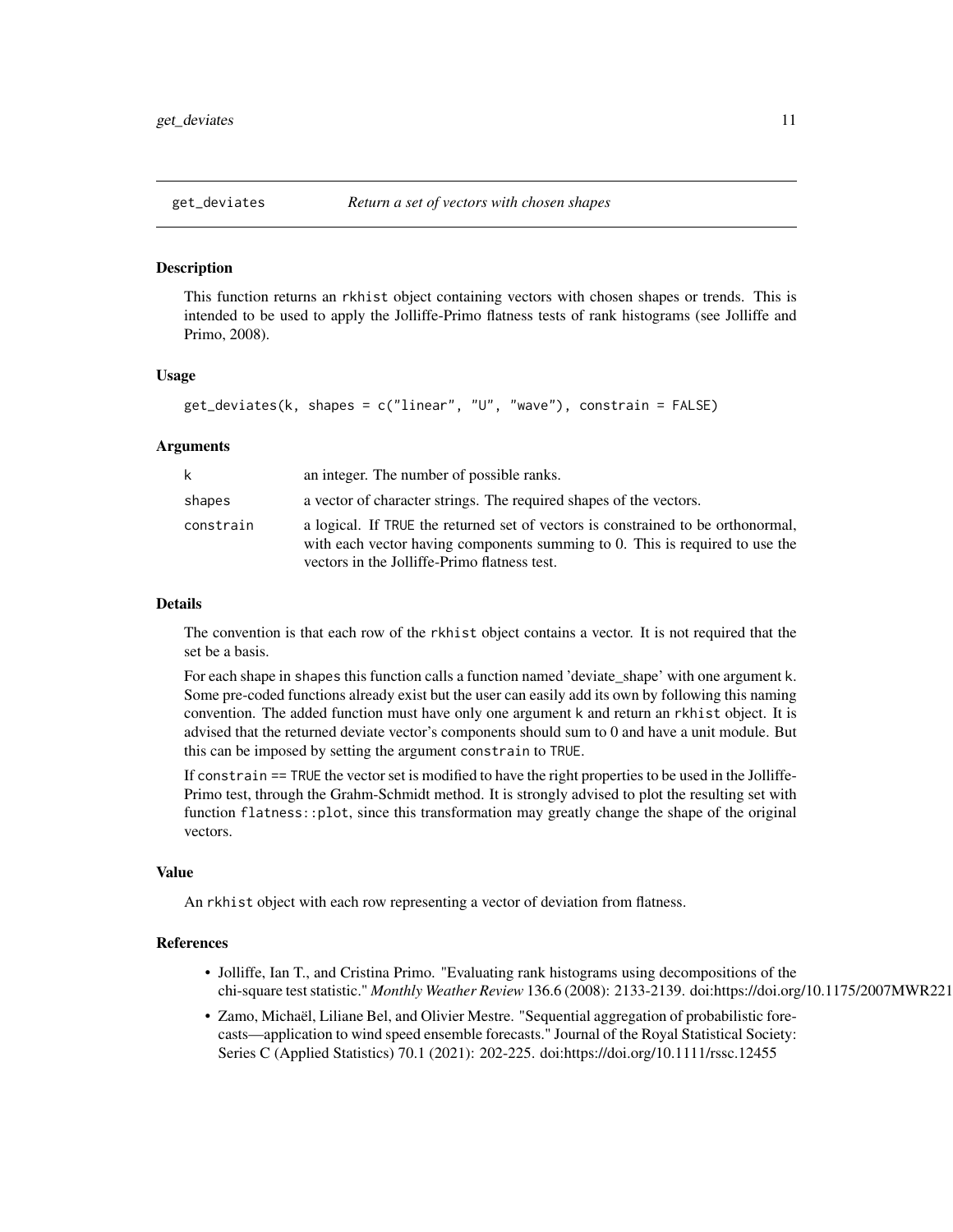<span id="page-11-0"></span>• Zamo, Michaël. Statistical Post-processing of Deterministic and Ensemble Wind Speed Forecasts on a Grid. Diss. Université Paris-Saclay (ComUE), 2016.

# Examples

```
deviates <- get_deviates(k = 36, shapes = c("linear", "U", "V", "ends", "wave"))
plot(deviates)
isJPOK <- is_JP_ready(deviates)
JPdeviates <- make_JP_ready(deviates)
plot(JPdeviates)
JPcheck <- is_JP_ready(JPdeviates)
```

| is_JP_ready | Check whether a set of vectors obeys the constraints necessary to be |
|-------------|----------------------------------------------------------------------|
|             | used in the Jolliffe-Primo flatness test                             |

# Description

This function checks whether a set of vectors has the following two properties:

- the set is orthonormal
- each vector has components summing to zero (that is, it is a deviation)

# Usage

 $is_JP_{\text{ready}}(x, \text{ verbose} = \text{TRUE}, \text{tol} = 1e-04)$ 

#### Arguments

| X       | an rkhist or matrix object containing the vectors to check (by row). |
|---------|----------------------------------------------------------------------|
| verbose | a logical. Should the result of the check be displayed?              |
| tol     | a positive numeric. The accepted tolerance for the constraints.      |

#### Value

A list with entries

isOK TRUE if the set obeys the constraints, FALSE otherwise

tol the tolerance allowed on the constraints

crossprod the cross product of the vectors

sums the sum of the components of each vector

x the checked vectors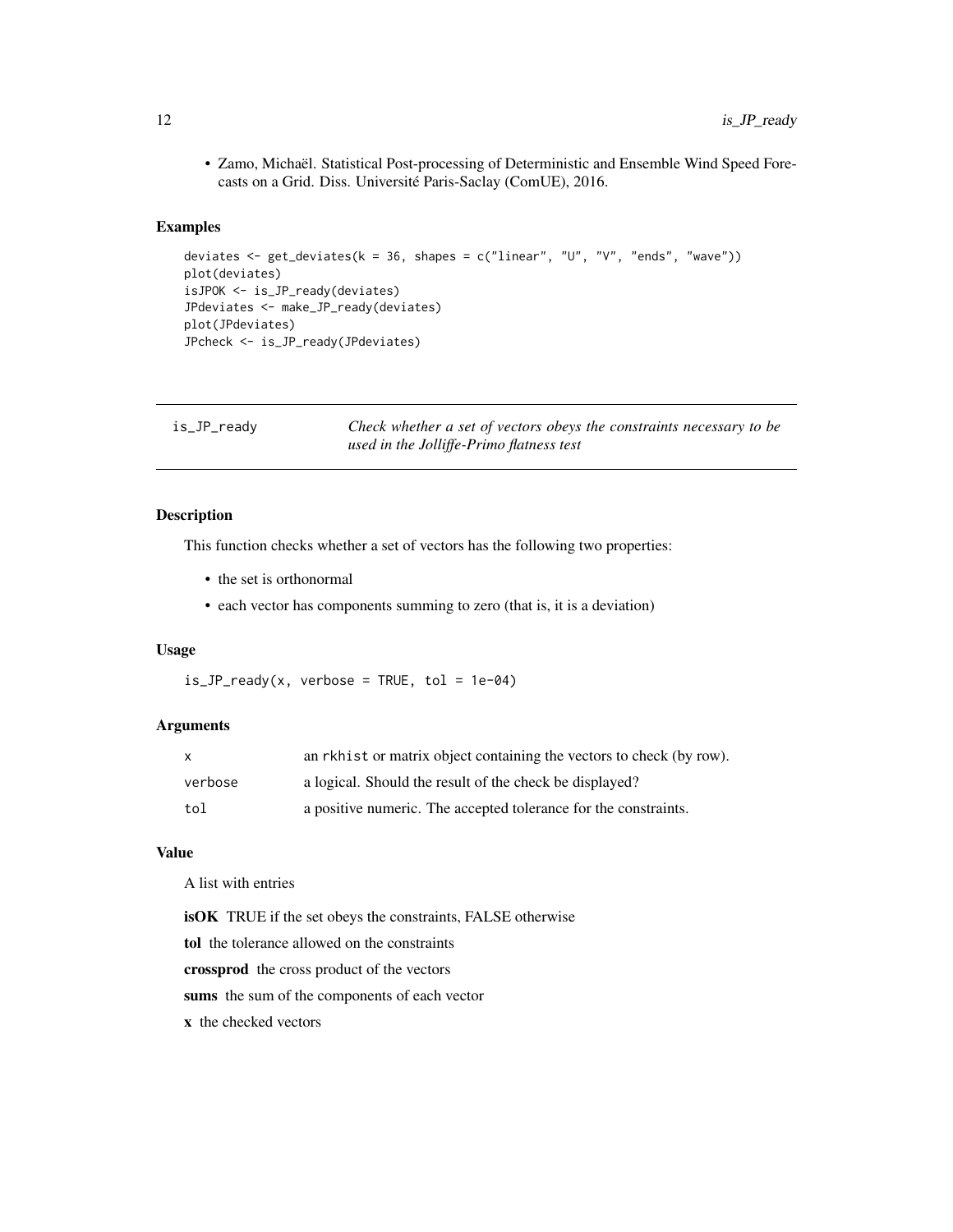<span id="page-12-0"></span>

Check whether a vector set is orthonormal

# Usage

is\_orthonormal(set, tol = 1e-04)

# Arguments

| set | a matrix. The convention used here is that each row of set contains a vector.    |
|-----|----------------------------------------------------------------------------------|
| tol | a positive numeric. The accepted tolerance for the conditions of orthonormality. |

# Value

TRUE if the set of vectors is orthonormal, FALSE otherwise.

| Implementation of the Jolliffe-Primo flatness tests for rank histograms<br>JP test |
|------------------------------------------------------------------------------------|
|------------------------------------------------------------------------------------|

# Description

Given a matrix of rank histograms and an orthonormal set of deviate vector(s), this function computes the projection components, test statistics and p-values of the Jolliffe-Primo flatness test for each inputted rank histogram. See Jolliffe and Primo (2008) for details of the method.

# Usage

```
JP_test(rkhists, deviates, ...)
```
# Arguments

| rkhists  | an rkhist, a matrix, or any other object that can be coerced to a matrix. It contains<br>the rank histogram(s) whose flatness must be tested (one in each row).                                             |
|----------|-------------------------------------------------------------------------------------------------------------------------------------------------------------------------------------------------------------|
| deviates | the matrix containing the deviate vectors used for testing. Each row contains a<br>deviate vector: the vector set must be orthonormal, and each deviate vector must<br>have its components summing to zero. |
| .        | further arguments (currently not used).                                                                                                                                                                     |

#### Details

Note that the test statistics and p-values of the projections over the residual vector (after removing all the projection on the deviates) are also computed and returned.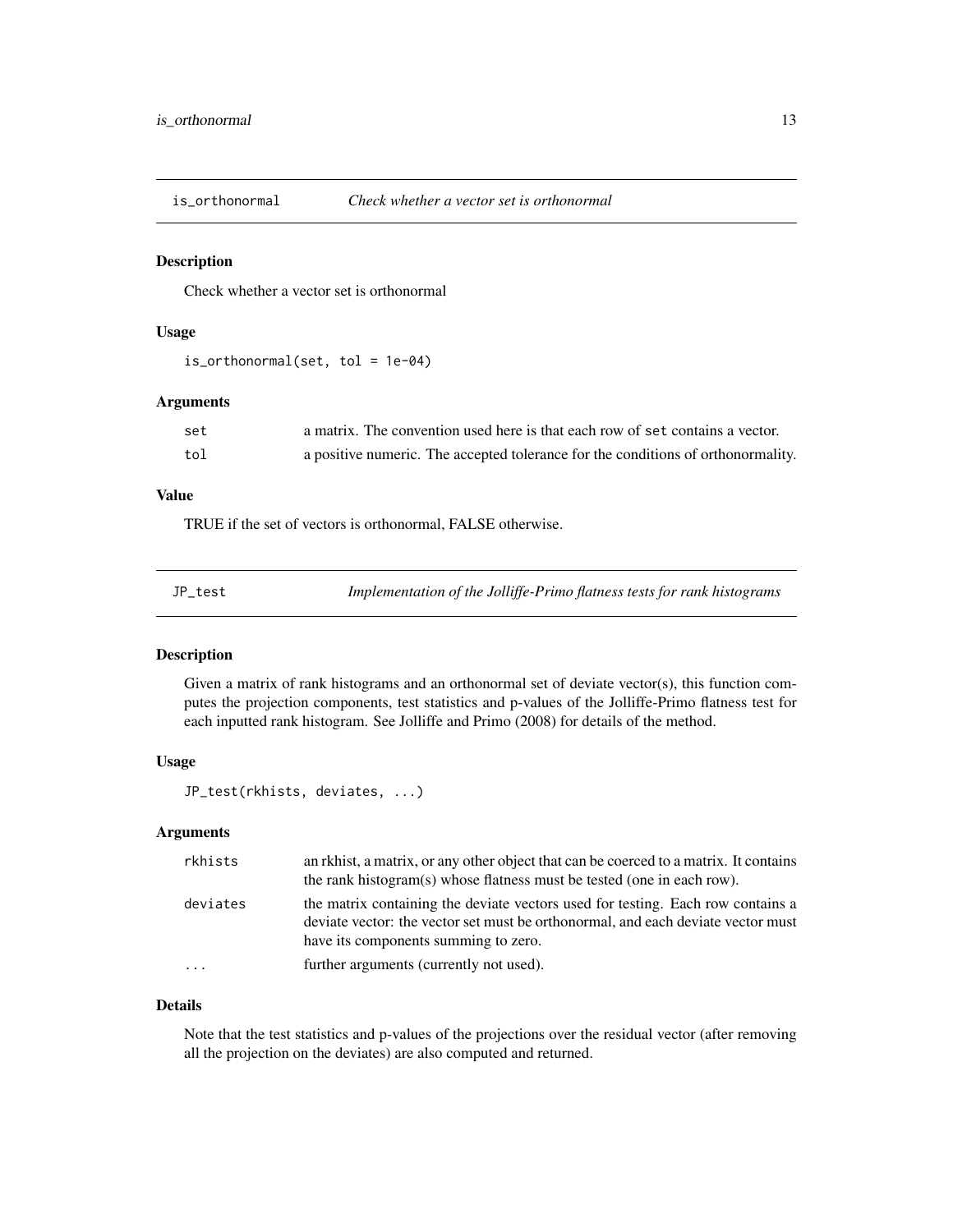#### <span id="page-13-0"></span>Value

A list (with additional first class JPtest) with the following entries:

test an array containing the result of the Jolliffe-Primo test(s). The first dimension is of length three (the projection over the deviate vectors, the test statistics and the p-values), the second and third dimensions correspond to the rank histogram and the test, respectively

deviates the set of deviate vectors used in the test

rkhist the tested rank histogram(s) (an rkhist object).

### References

Jolliffe, Ian T., and Cristina Primo. "Evaluating rank histograms using decompositions of the chisquare test statistic." *Monthly Weather Review* 136.6 (2008): 2133-2139. doi:https://doi.org/10.1175/2007MWR2219.1

#### Examples

```
require(lattice)
require(xtable)
M < - 15N < - 100n < -20fcsts <- vector("list", n)
names(fcsts) <- letters[1:n]
obs <- rnorm(N)
for (i in 1:n) {
  fcsts[[i]] <- matrix(rnorm(M*N), ncol = M)
}
rkhsts <- rkhist(fcsts, obs)
deviates <- get_deviates(M + 1)
test <- JP_test(rkhsts, deviates)
print(test)
for (what in c("projections", "statistics", "pvalues")){
  levelplot(test, what = what, main = what, rotate = what == "pvalues")}
xtable(test$test["pvalues", ,])
xtable(t(test$test["pvalues", ,]))
```
levelplot.JPtest *Levelplot method for data in a* JPtest *object*

#### Description

Plot a chosen result matrix contained in the *test* entry of a JPtest object. The underlying function is the lattice::levelplot.matrix function.

#### Usage

```
## S3 method for class 'JPtest'
levelplot(JPobj, what = "pvalues", rotate = TRUE, plot = TRUE, ...)
```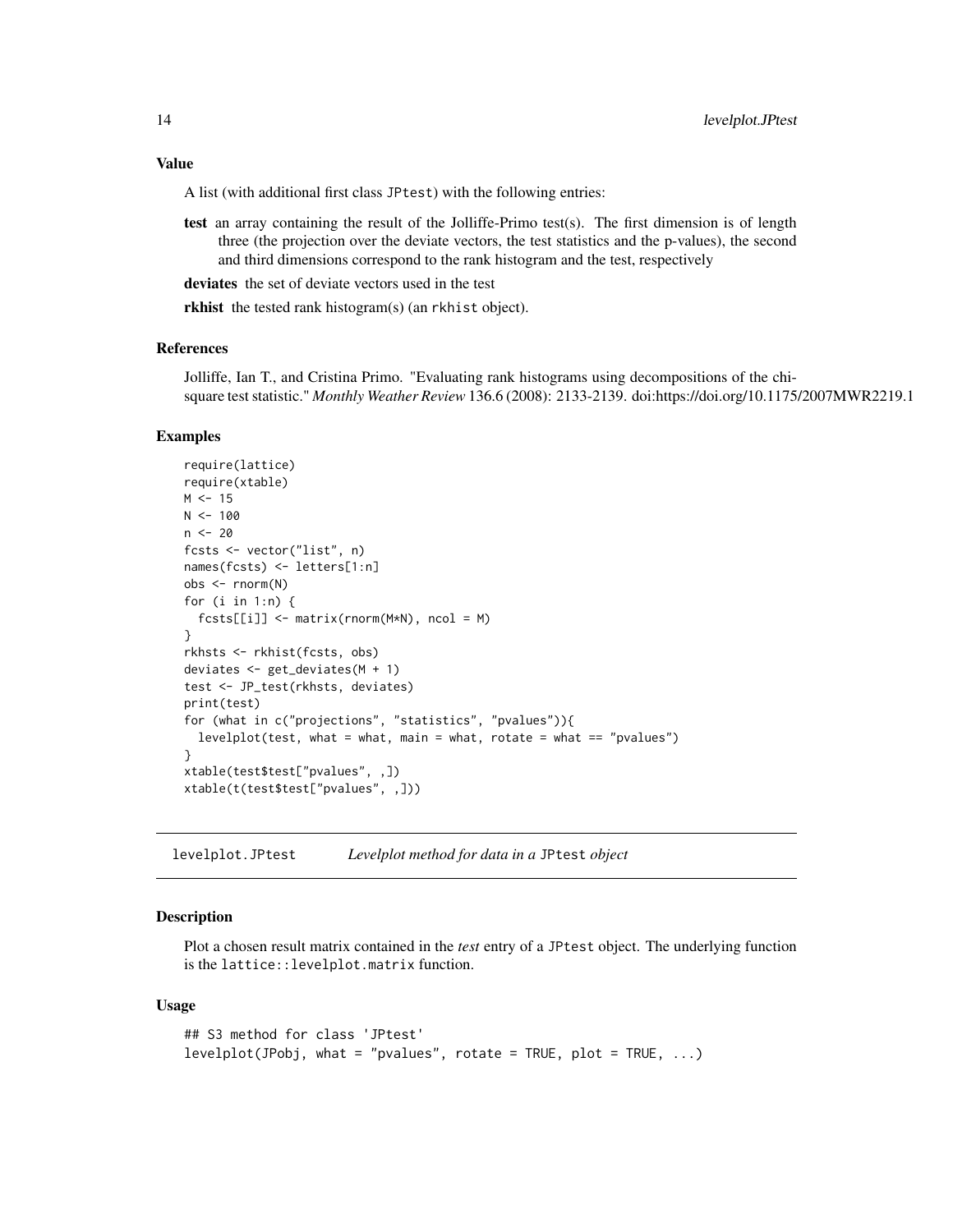# <span id="page-14-0"></span>Arguments

| JPobi  | the JP test object to plot.                                                                                                                                                                       |
|--------|---------------------------------------------------------------------------------------------------------------------------------------------------------------------------------------------------|
| what   | a character or an integer. Which component of the test entry in JPobj should<br>be plotted? Can be any of <i>projections</i> , <i>statistics</i> , <i>pvalues</i> or, respectively, 1, 2 or<br>3. |
| rotate | a logical. Should the matrix containing the data be transposed before plotting?<br>By default in lattice:: levelplot.matrix, the rows of the plotted matrix cor-<br>respond to the x-axis.        |
| plot   | a logical. Should the lattice object be plotted?                                                                                                                                                  |
| .      | further arguments passed to the lattice::levelplot function.                                                                                                                                      |

# Value

An object of class trellis, invisibly.

| make_JP_ready | Modify a set of rkhist objects so that they can be used in the Jolliffe- |
|---------------|--------------------------------------------------------------------------|
|               | Primo flatness test                                                      |

# Description

The Jolliffe-Primo flatness test requires deviate vectors that are orthonormal and that each has components summing to zero. This function ensures this by using, if it is required, the Grahm-Schmidt method to make the set orthonormal and also makes the sum of each vector's components equal to zero.

# Usage

```
make_JP_ready(x, verbose = TRUE)
```
# Arguments

| $\times$ | an rkhist object.                                       |
|----------|---------------------------------------------------------|
| verbose  | a logical. Should the result of the check be displayed? |

# Details

Note this procedure may greatly change the shape of vectors.

# Value

An rkhist object, containing the modified vectors set obeying the requirements for the Jolliffe-Primo flatness test.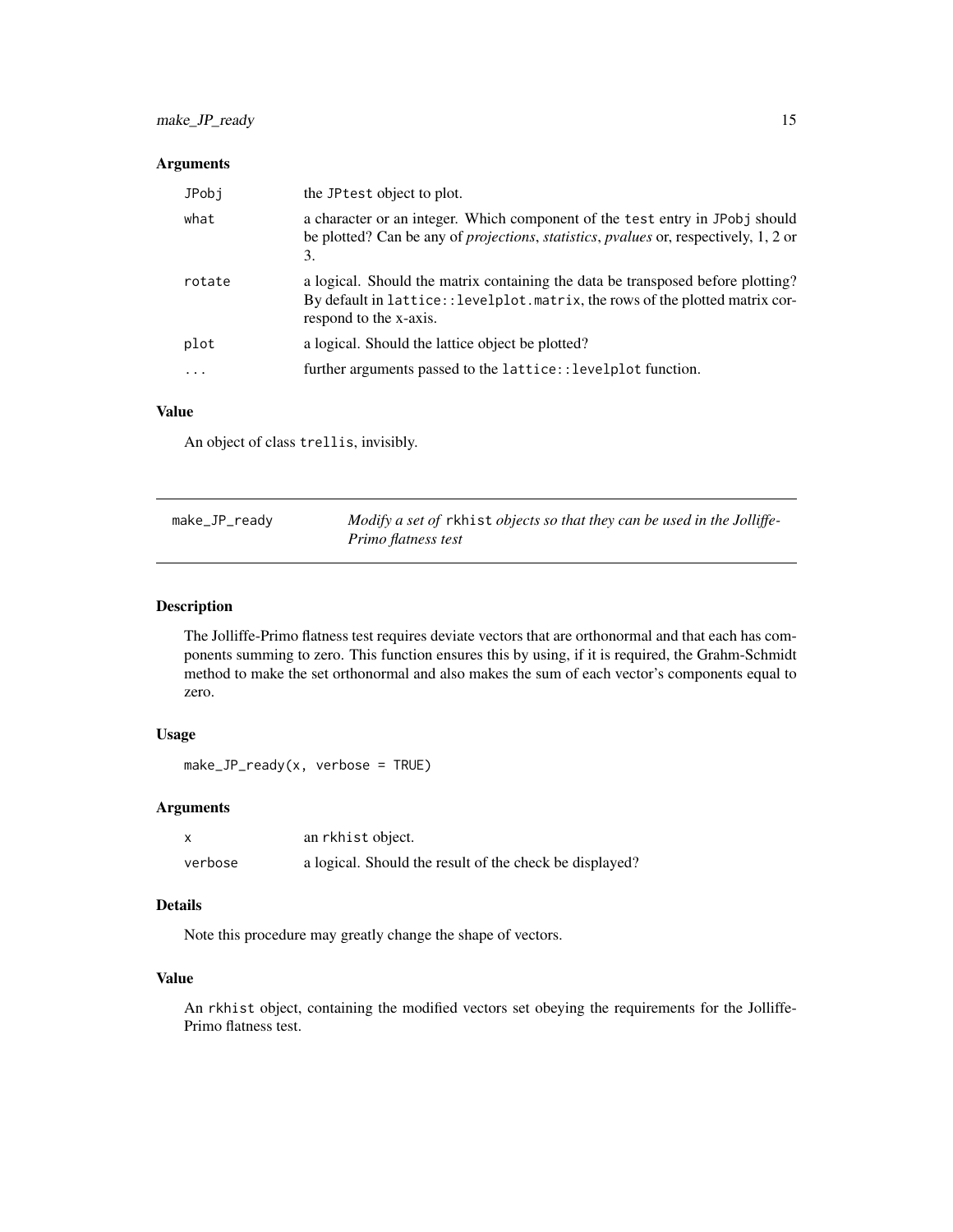<span id="page-15-0"></span>

This function uses the Grahm-Schmidt method to make a set of vector orthonormal.

# Usage

```
orthonormalize(set)
```
# Arguments

set a matrix. The convention used here is that each row of set contains a vector.

### Value

A matrix with the same dimension as set containing an orthonormal set of vector. The vector are stored in each row.

| plot.rkhist |  |  |  |
|-------------|--|--|--|
|             |  |  |  |
|             |  |  |  |

*Method for function* plot *an S3 object of class* rkhist

# Description

Plot a rank histogram stored in an object of S3 class rkhist, with an horizontal dashed line indicating the expected count for a perfectly flat rank histogram.

# Usage

```
## S3 method for class 'rkhist'
plot(x, min = min(\emptyset, min(x)), what = "counts", ...)
```
# Arguments

| $\mathsf{x}$            | an rkhist S3 object containing the rank histogram to plot. See function flatness::rkhist.                                           |
|-------------------------|-------------------------------------------------------------------------------------------------------------------------------------|
| mini                    | a numeric. The minimum value in the ylim argument used to plot. Relevant<br>only when plotting counts, ignored otherwise.           |
| what                    | a character string taking its value in c("counts", "percents", "proportions").<br>What must be plotted.                             |
| $\cdot$ $\cdot$ $\cdot$ | other arguments passed to function base::plot.default. Some arguments are<br>already used in this function, and may not be changed. |

# Value

NULL, invisibly.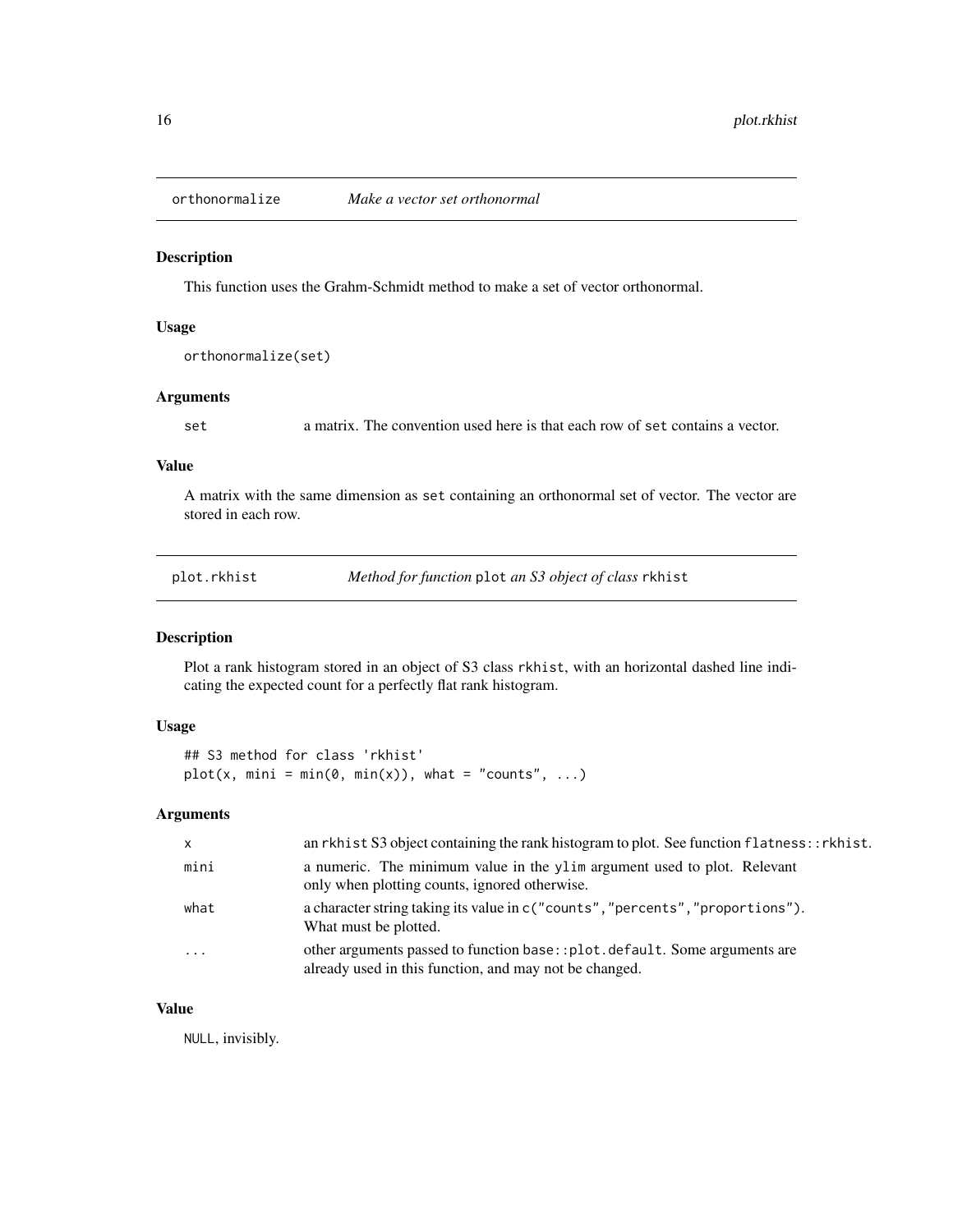<span id="page-16-0"></span>

This is a dataset containing the post-processed forecasts of five ensemble weather prediction models for two-meter temperature from March, 2019 to March, 2021.

#### Usage

ppensembles

#### Format

A named list with five entries, each containing a data.table with 731 rows.

date run initial condition date (with format YYYY-MM-DD)

latitude latitude of the forecast location (in degrees)

longitude longitude of the forecast location (in degrees)

- 1 ... 30 forecast in Kelvins sampled from the gaussian distribution. The forecasts are sorted in increasing order.
- T the measured two-meter air temperature in Kelvins

#### Details

Each ensemble has been post-processed with the non homogeneous regression technique, described in Gneiting et al.(2005). In a nutshell the true distribution is supposed to be gaussian, with mean and standard deviation being a linear function of the ensemble mean and standard deviation (respectively). The intercept and slope of each regression is determined by minimizing the CRPS over a 60-day sliding window. The forecast in the data set is a sample of 30 values from this gaussian distribution.

The five ensemble models are named based on the raw ensemble: CWAO (from ECCC), DEMS (from NCMRWF), ECMF (from ECMWF), EGRR (from UKMO) and RKSL (from KMA).

The raw forecasts are the ones at the nearest grid point to Toulouse-Blagnac station (France) in the TIGGE data set. The observation is the two-meter height temperature measured at this same station, at 06UTC. The forecast initial time is 00UTC, with a 30 hour lead-time.

#### Source

<https://apps.ecmwf.int/datasets/data/tigge/levtype=sfc/type=pf/>

[https://donneespubliques.meteofrance.fr/?fond=produit&id\\_produit=91&id\\_rubrique=](https://donneespubliques.meteofrance.fr/?fond=produit&id_produit=91&id_rubrique=32) [32](https://donneespubliques.meteofrance.fr/?fond=produit&id_produit=91&id_rubrique=32)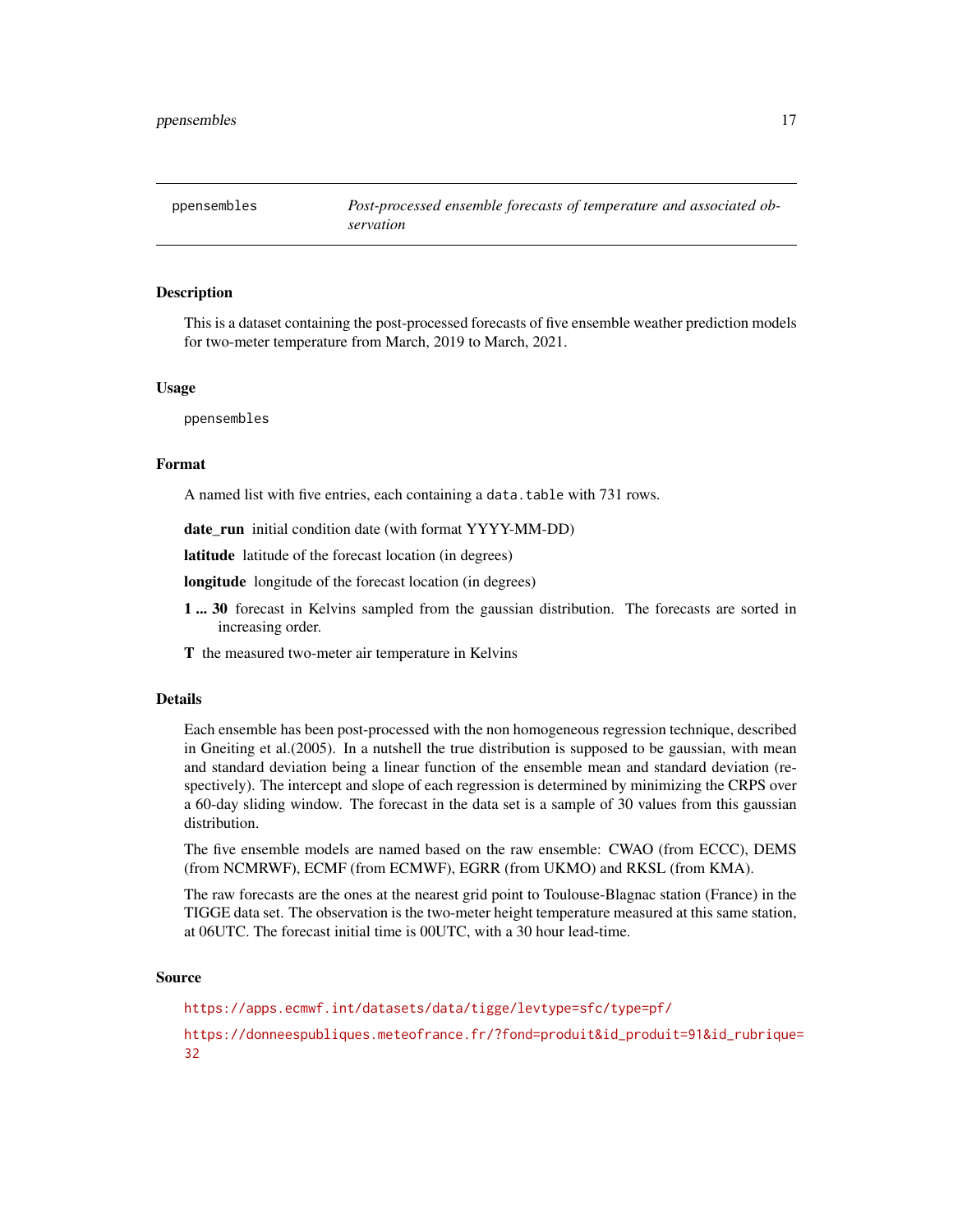<span id="page-17-0"></span>18 print.rkhist

# References

Gneiting, Tilmann, et al. "Calibrated probabilistic forecasting using ensemble model output statistics and minimum CRPS estimation." Monthly Weather Review 133.5 (2005): 1098-1118. doi:https://doi.org/10.1175/MWR2

print.JPtest *Print method for a* JPtest *object*

# Description

Print method for a JPtest object

# Usage

```
## S3 method for class 'JPtest'
print(x, what = c("projections", "statistics", "pvalues"), ...)
```
#### Arguments

| X        | the JP test object that must be printed.                                                                                 |
|----------|--------------------------------------------------------------------------------------------------------------------------|
| what     | a character vector. What must be printed? Can contain any or several among<br>c("projections", "statistics", "pyalues"). |
| $\cdots$ | further arguments. Passed to print method for matrix objects.                                                            |

# Value

No return value, called for side effects.

print.rkhist *Print an S3 object of class* rkhist

#### Description

Print an S3 object of class rkhist, using the same layout as base:: print.table.

# Usage

```
## S3 method for class 'rkhist'
print(x, what = "counts", ...)
```
# Arguments

|          | an rkhist S3 object containing the rank histogram to print. See function $flatness::rkhist.$             |
|----------|----------------------------------------------------------------------------------------------------------|
| what     | a character string taking its value in c ("counts", "percents", "proportions").<br>What must be printed. |
| $\cdots$ | further arguments, passed to print.                                                                      |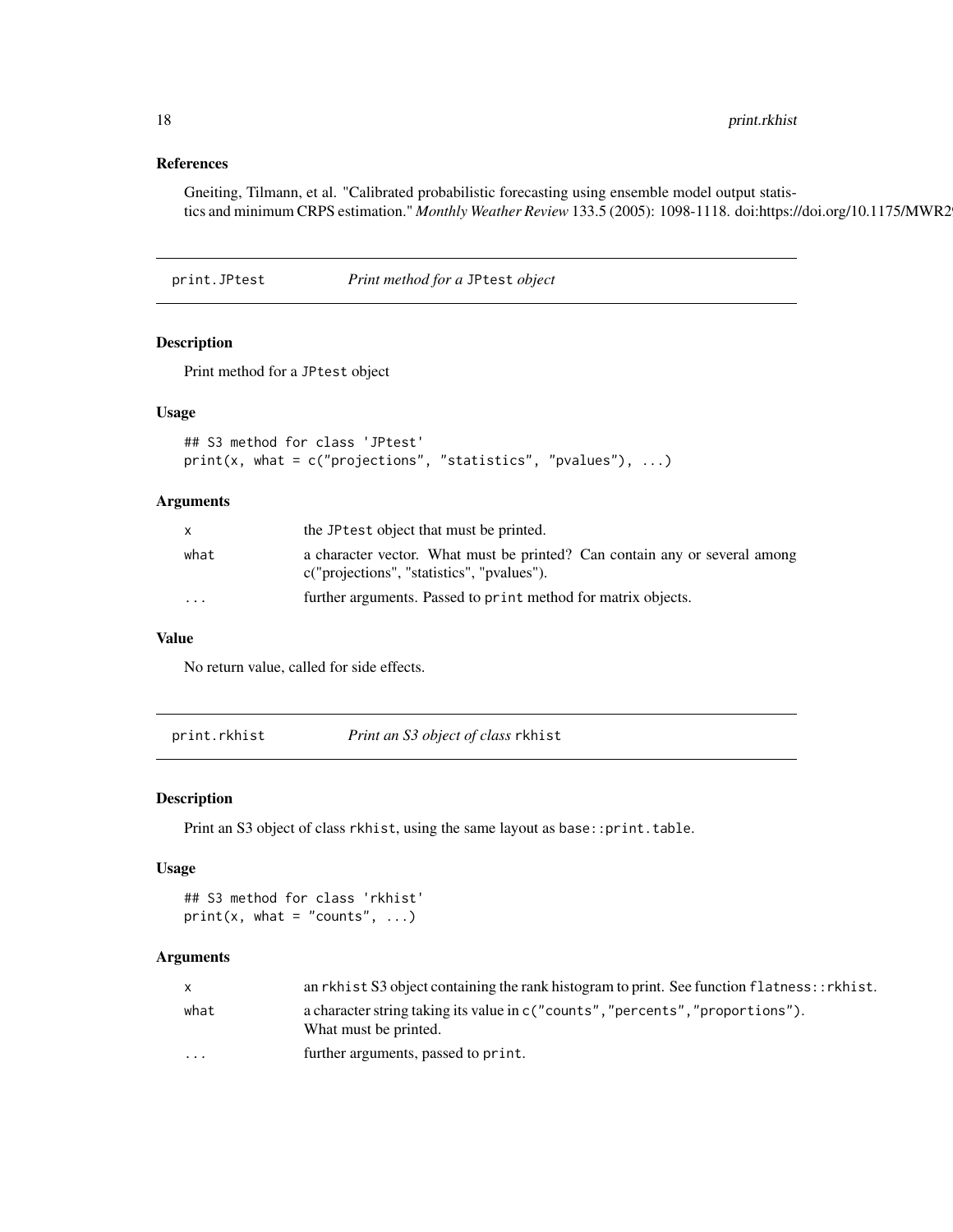# <span id="page-18-0"></span>rbind\_rkhists 19

# Value

No return value, called for side effects.

rbind\_rkhists *Stack objects of class* rkhist

# Description

Use rbind to stack several rank histograms (stored in S3 objects of class rkhist, or matrix, or vectors).

# Usage

rbind\_rkhists(..., names = NULL)

# Arguments

| matrix, rkhist objects or vectors to bind by row.<br>$\cdot$ $\cdot$ $\cdot$                                                                                                                                        |  |
|---------------------------------------------------------------------------------------------------------------------------------------------------------------------------------------------------------------------|--|
| a character vector of names to give to each rank histogram (i.e. each row of the<br>names<br>resulting matrix). Although its length must be equal to the number of row in the<br>resulting matrix, NAs are allowed. |  |

# Value

An object of S3 class rkhist

rkhist *Return the rank histogram of an observation in an ensemble forecast*

# Description

This S3 generic function is intended to compute the rank of each observation when pooled with its associated ensemble forecast and return the count in each rank (i.e. the rank histogram).

# Usage

rkhist(fcst, obs, ...)

#### Arguments

| fcst                    | an object containing the ensemble forecasts.                             |
|-------------------------|--------------------------------------------------------------------------|
| obs                     | an object containing the observation associated to the forecast in fest. |
| $\cdot$ $\cdot$ $\cdot$ | additional arguments.                                                    |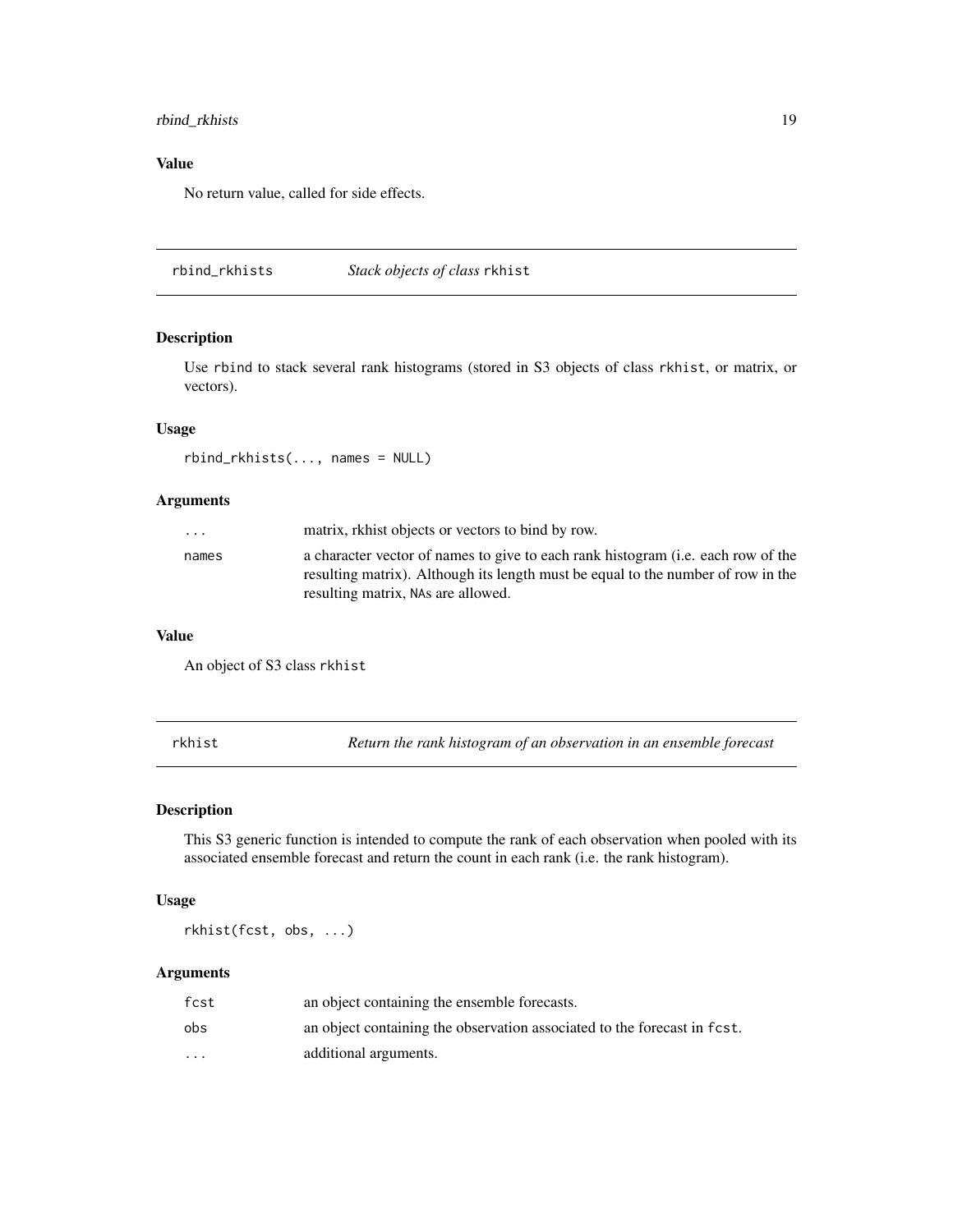# <span id="page-19-0"></span>Details

For new methods, the output should be an object of class c("rkhist","matrix"), with one rank histogram in each row. Rows may be named.

#### Value

An S3 object of class rkhist (indeed a matrix containing the count for each rank, with class "rkhist"). Each row of the matrix contains the counts for one rank histogram.

#### Examples

```
set.seed(42)
N < - 1000M < -20fcst \leq matrix(rnorm(N*M), ncol = M)
fcst2 \le matrix(rnorm(N*M), ncol = M)
obs <- rnorm(N)
## Computation of one rank histogram
# Named
rkh <- rkhist(fcst, obs, names = "a")
print(rkh)
plot(rkh)
# Unnamed
rkh2 <- rkhist(fcst2, obs)
print(rkh2)
plot(rkh2)
## Computation of two rank histograms, from a list of forecasts, with the
## same observation vector
fcstsl <- list(fcst, fcst2)
rkhsl <- rkhist(fcstsl, obs, names = c("a", NA))
print(rkhsl)
plot(rkhsl)
## Concatenation of two rank histograms, with different names
rkhs <- rbind_rkhists(rkh, rkh2, names = letters[3:4])
rownames(rkhs)
print(rkhs)
plot(rkhs)
```
rkhist.data.frame *Method of S3 generic function* rkhist *for* data.frame *objects*

#### Description

This is the method called when the fcst argument in function rkhist is a data frame.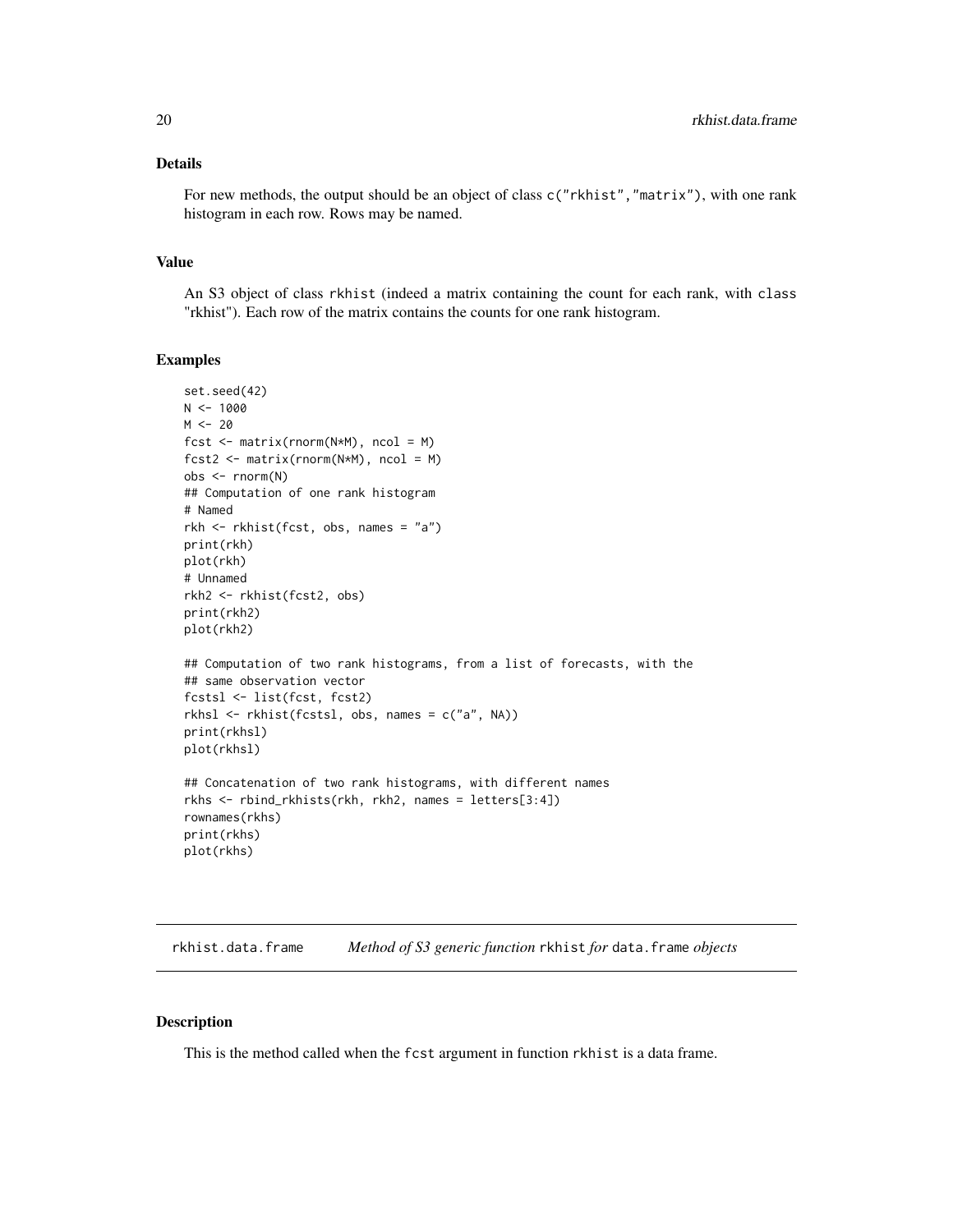# <span id="page-20-0"></span>rkhist.default 21

# Usage

```
## S3 method for class 'data.frame'
rkhist(fcst, obs, names = NULL, ...)
```
# Arguments

| fcst  | an object containing the ensemble forecasts. It must be a data frame, each row<br>containing a forecast.                                                          |
|-------|-------------------------------------------------------------------------------------------------------------------------------------------------------------------|
| obs   | an object containing the observation associated to the forecast in fest. It can be<br>a vector or a matrix, whose length is the same as the number of row in fest |
| names | a character vector. The row names in the returned rkhist object.                                                                                                  |
|       | additional arguments, passed to function base:: rank.                                                                                                             |

# Value

An S3 object of class rkhist (indeed just 1-row matrix containing the count for each rank, with class == "rkhist").

| rkhist.default |  |  | Default method for S3 generic function rkhist |
|----------------|--|--|-----------------------------------------------|
|----------------|--|--|-----------------------------------------------|

# Description

Just generate an error.

# Usage

```
## Default S3 method:
rkhist(fcst, obs, ...)
```
# Arguments

| fcst     | an object containing the ensemble forecasts.                             |
|----------|--------------------------------------------------------------------------|
| obs      | an object containing the observation associated to the forecast in fcst. |
| $\cdots$ | additional arguments.                                                    |

# Value

No return value, called for side effects (generate an error message).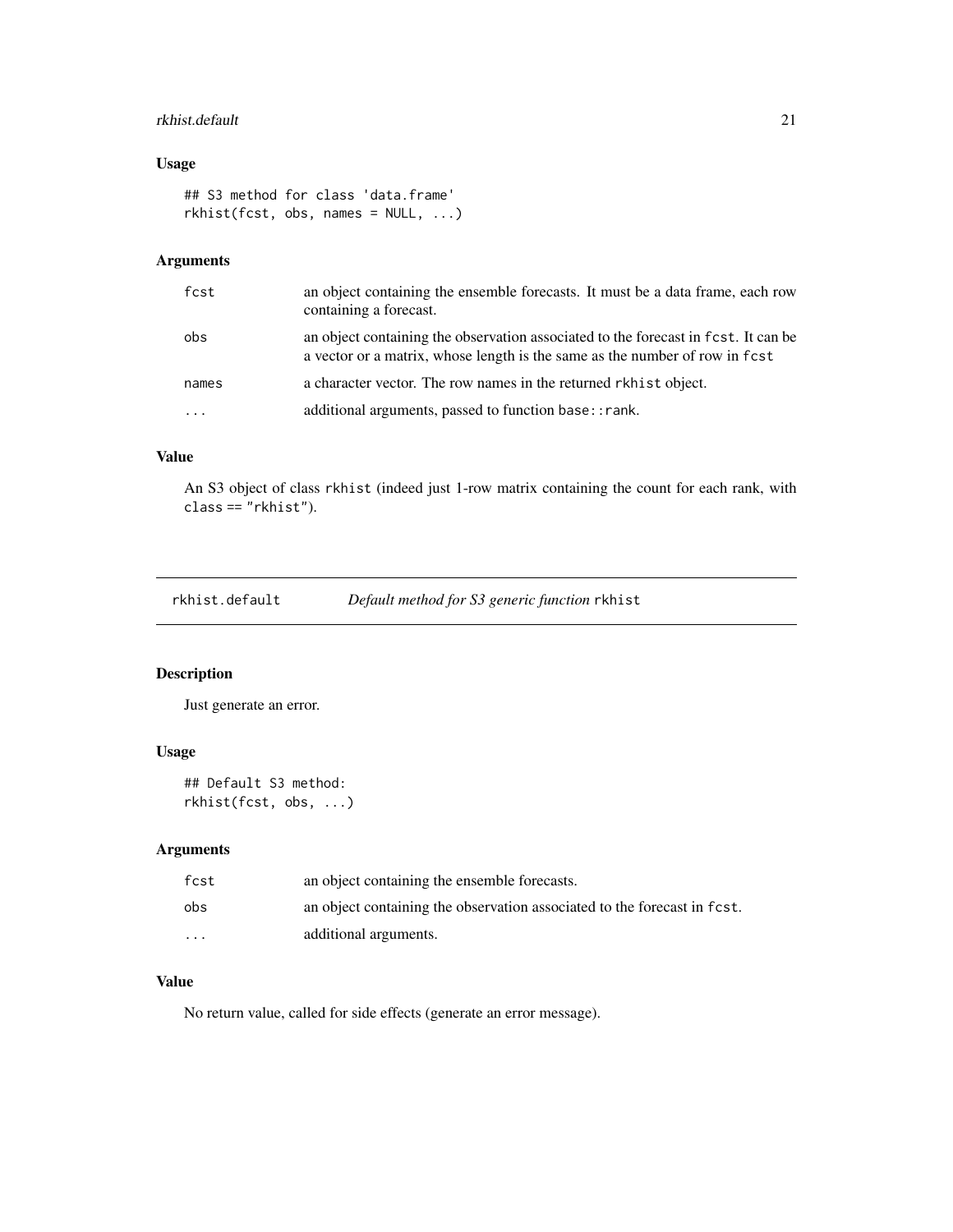<span id="page-21-0"></span>

This is the method called when the fcst argument in function rkhist is a list.

#### Usage

```
## S3 method for class 'list'
rkhist(fcst, obs, names = NULL, ...)
```
# Arguments

| fcst  | an object containing the ensemble forecasts. It must be a list, each entry con-<br>taining the forecast of one ensemble. The forecast of each ensemble is a matrix<br>whose rows contain one forecast.                                                                                                                     |
|-------|----------------------------------------------------------------------------------------------------------------------------------------------------------------------------------------------------------------------------------------------------------------------------------------------------------------------------|
| obs   | an object containing the observation associated to the forecast in fcst. It can<br>be a vector or a list, whose length is the same as the number of row in fcst If a<br>vector, it is used as the observation vector for all the ensemble in fcst. If it is a<br>list, each entry is associated to the same entry in fest. |
| names | a character vector. The row names in the returned rkhist object. If missing, the<br>row names are the names of the list fcst (if any).                                                                                                                                                                                     |
|       | additional arguments, passed to function base:: rank.                                                                                                                                                                                                                                                                      |

# Value

An S3 object of class rkhist (indeed an N-row matrix containing the count for each rank, with class "rkhist"). N is the length of fcst, i.e. the number of ensembles.

rkhist.matrix *Method of S3 generic function* rkhist *for* matrix *objects*

# Description

This is the method called when the fcst argument in function rkhist is a matrix.

# Usage

```
## S3 method for class 'matrix'
rkhist(fcst, obs, names = NULL, ...)
```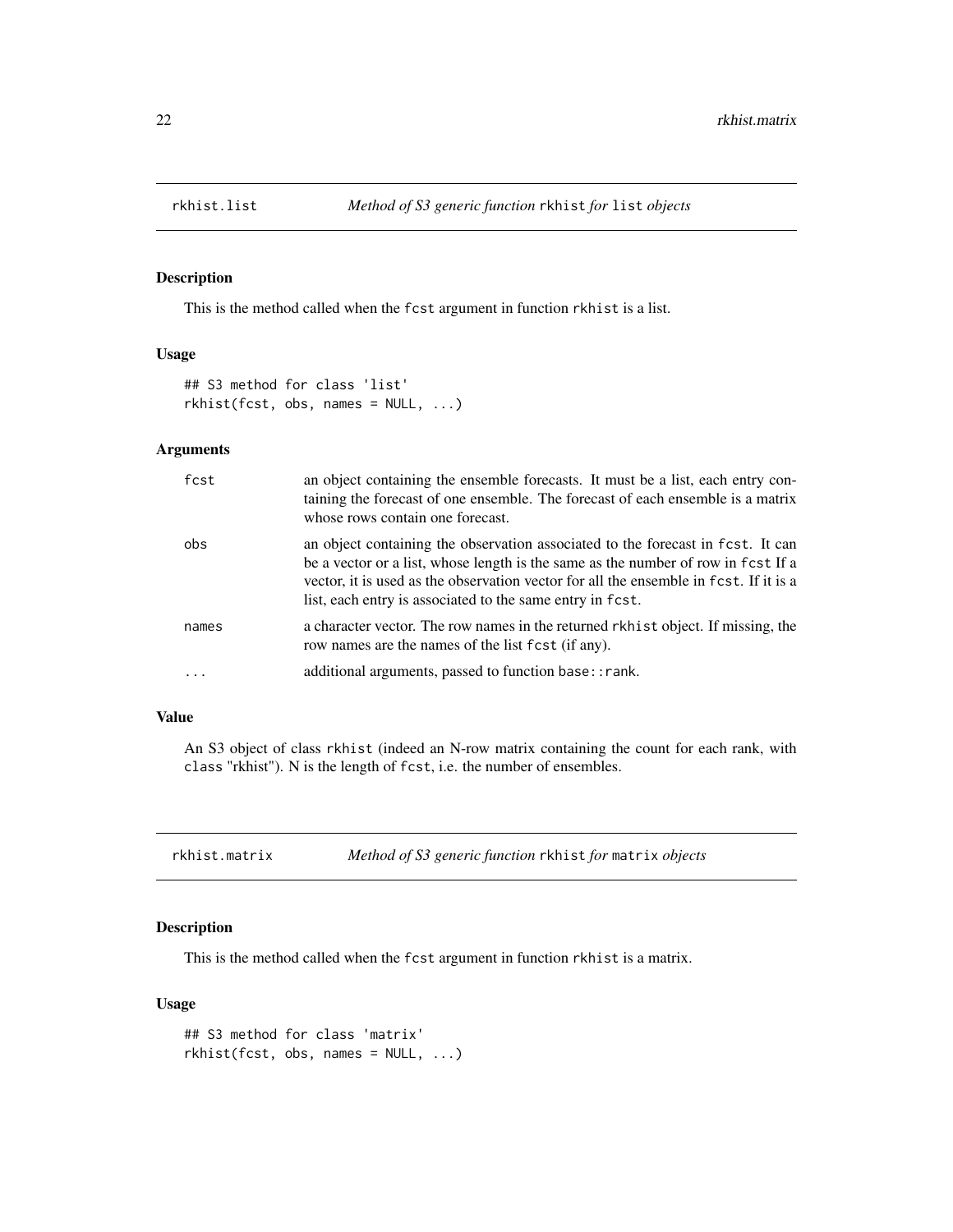# rkhist.matrix 23

# Arguments

| fcst  | an object containing the ensemble forecasts. It must be a matrix, each row con-<br>taining a forecast.                                                            |
|-------|-------------------------------------------------------------------------------------------------------------------------------------------------------------------|
| obs   | an object containing the observation associated to the forecast in fest. It can be<br>a vector or a matrix, whose length is the same as the number of row in fcst |
| names | a character vector. The row names in the returned rkhist object.                                                                                                  |
| .     | additional arguments, passed to function base:: rank.                                                                                                             |

# Value

An S3 object of class rkhist (indeed just 1-row matrix containing the count for each rank, with  $class == "rkhist").$